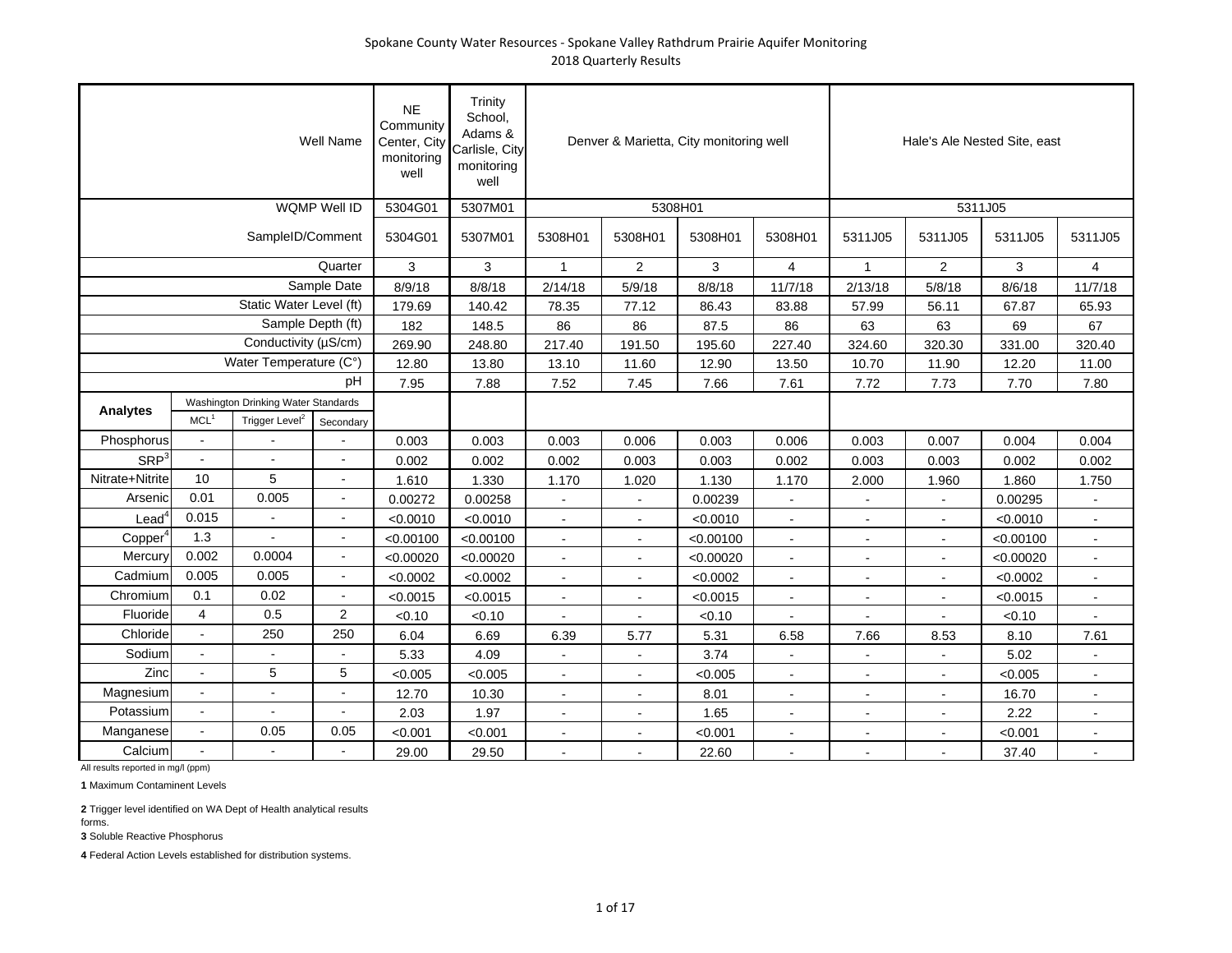|                     |                          |                                                                   | Well Name           | Hale's Ale<br>Nested Site,<br>mid |                |                |                          | monitoring well at SCC |           |                          |                          |                          |
|---------------------|--------------------------|-------------------------------------------------------------------|---------------------|-----------------------------------|----------------|----------------|--------------------------|------------------------|-----------|--------------------------|--------------------------|--------------------------|
|                     |                          |                                                                   | <b>WQMP Well ID</b> | 5311J07                           |                |                |                          | 5310Q01                |           |                          |                          |                          |
|                     |                          | SampleID/Comment                                                  |                     | 5311J07                           | 5310Q01        | 5310Q01a       | 5310Q01                  | 5310Q01a               | 5310Q01   | 5310Q01a                 | 5310Q01                  | 5310Q01a                 |
|                     |                          |                                                                   | Quarter             | 3                                 | $\mathbf{1}$   | $\mathbf{1}$   | 2                        | $\overline{2}$         | 3         | 3                        | 4                        | 4                        |
|                     |                          |                                                                   | Sample Date         | 8/6/18                            | 2/14/18        | 2/14/18        | 5/10/18                  | 5/10/18                | 8/8/18    | 8/8/18                   | 11/7/18                  | 11/7/18                  |
|                     |                          | Static Water Level (ft)                                           |                     | 67.92                             | 30.24          |                | 27.68                    |                        | 40.20     |                          | 38.15                    |                          |
|                     |                          | Sample Depth (ft)                                                 |                     | 105                               | 40             | $\blacksquare$ | 41                       | $\blacksquare$         | 41.5      | $\overline{\phantom{a}}$ | 41                       |                          |
|                     |                          | Conductivity (µS/cm)                                              |                     | 329.80                            | 225.10         | $\blacksquare$ | 215.8                    | $\overline{a}$         | 206.90    | $\blacksquare$           | 196.3                    |                          |
|                     |                          | Water Temperature (C°)                                            |                     | 11.40                             | 12.90          |                | 12.5                     |                        | 13.30     |                          | 13.5                     |                          |
|                     |                          |                                                                   | pH                  | 7.70                              | 7.97           | $\blacksquare$ | 7.93                     |                        | 8.01      |                          | 8.06                     |                          |
| <b>Analytes</b>     | MCL <sup>1</sup>         | Washington Drinking Water Standards<br>Trigger Level <sup>2</sup> | Secondary           |                                   |                |                |                          |                        |           |                          |                          |                          |
| Phosphorus          | $\blacksquare$           |                                                                   |                     | 0.004                             | 0.004          | 0.004          | 0.009                    | 0.007                  | 0.004     | 0.004                    | 0.004                    | 0.004                    |
| SRP <sup>3</sup>    | $\overline{a}$           |                                                                   | $\blacksquare$      | 0.002                             | 0.003          | 0.003          | 0.002                    | 0.002                  | 0.003     | 0.002                    | 0.002                    | 0.002                    |
| Nitrate+Nitrite     | 10                       | 5                                                                 | $\blacksquare$      | 1.820                             | 1.130          | 1.110          | 1.080                    | 1.080                  | 0.903     | 0.912                    | 0.888                    | 0.866                    |
| Arsenic             | 0.01                     | 0.005                                                             | $\blacksquare$      | 0.00308                           | $\sim$         | $\blacksquare$ | $\blacksquare$           | $\blacksquare$         | 0.00311   | 0.00304                  |                          |                          |
| Lead <sup>4</sup>   | 0.015                    |                                                                   | $\overline{a}$      | < 0.0010                          | ÷.             | ÷,             |                          | $\overline{a}$         | < 0.0010  | < 0.0010                 |                          |                          |
| Copper <sup>4</sup> | 1.3                      |                                                                   |                     | < 0.00100                         |                | $\blacksquare$ | $\overline{a}$           |                        | < 0.00100 | < 0.00100                | $\blacksquare$           | $\overline{\phantom{a}}$ |
| Mercury             | 0.002                    | 0.0004                                                            |                     | < 0.00020                         | $\sim$         | $\blacksquare$ | $\blacksquare$           | $\blacksquare$         | < 0.00020 | < 0.00020                | $\blacksquare$           | $\blacksquare$           |
| Cadmium             | 0.005                    | 0.005                                                             | $\blacksquare$      | < 0.0002                          | $\blacksquare$ | $\blacksquare$ | $\blacksquare$           | $\blacksquare$         | < 0.0002  | < 0.0002                 | $\overline{\phantom{a}}$ | $\blacksquare$           |
| Chromium            | 0.1                      | 0.02                                                              | $\overline{a}$      | < 0.0015                          | $\overline{a}$ | $\overline{a}$ | ä,                       | $\blacksquare$         | < 0.0015  | < 0.0015                 | $\overline{a}$           |                          |
| Fluoride            | $\overline{\mathbf{4}}$  | $0.5\,$                                                           | $\overline{2}$      | < 0.10                            |                |                |                          |                        | < 0.10    | < 0.10                   |                          |                          |
| Chloride            | $\blacksquare$           | 250                                                               | 250                 | 8.02                              | 6.24           | 6.16           | 5.11                     | 5.10                   | 4.37      | 4.34                     | 4.16                     | 4.16                     |
| Sodium              | $\overline{\phantom{a}}$ |                                                                   |                     | 4.92                              | $\overline{a}$ |                |                          |                        | 3.24      | 3.23                     |                          |                          |
| Zinc                | $\overline{a}$           | 5                                                                 | 5                   | 0.019                             |                | $\overline{a}$ |                          |                        | < 0.005   | < 0.005                  | $\blacksquare$           |                          |
| Magnesium           | $\blacksquare$           | $\sim$                                                            | $\blacksquare$      | 17.00                             | $\overline{a}$ | $\overline{a}$ | $\blacksquare$           | $\blacksquare$         | 8.37      | 8.37                     | $\blacksquare$           | $\blacksquare$           |
| Potassium           | $\blacksquare$           | $\blacksquare$                                                    | $\blacksquare$      | 2.23                              | $\blacksquare$ | $\blacksquare$ | $\overline{\phantom{a}}$ | $\blacksquare$         | 1.72      | 1.72                     | $\blacksquare$           | $\blacksquare$           |
| Manganese           | $\blacksquare$           | 0.05                                                              | 0.05                | < 0.001                           | $\overline{a}$ | $\overline{a}$ | Ē,                       |                        | 0.00295   | 0.00439                  | $\blacksquare$           |                          |
| Calcium             | $\overline{a}$           | $\mathbf{r}$                                                      | $\overline{a}$      | 36.90                             |                |                |                          |                        | 24.50     | 24.50                    |                          | $\blacksquare$           |

**1** Maximum Contaminent Levels

**2** Trigger level identified on WA Dept of Health analytical results forms.

**3** Soluble Reactive Phosphorus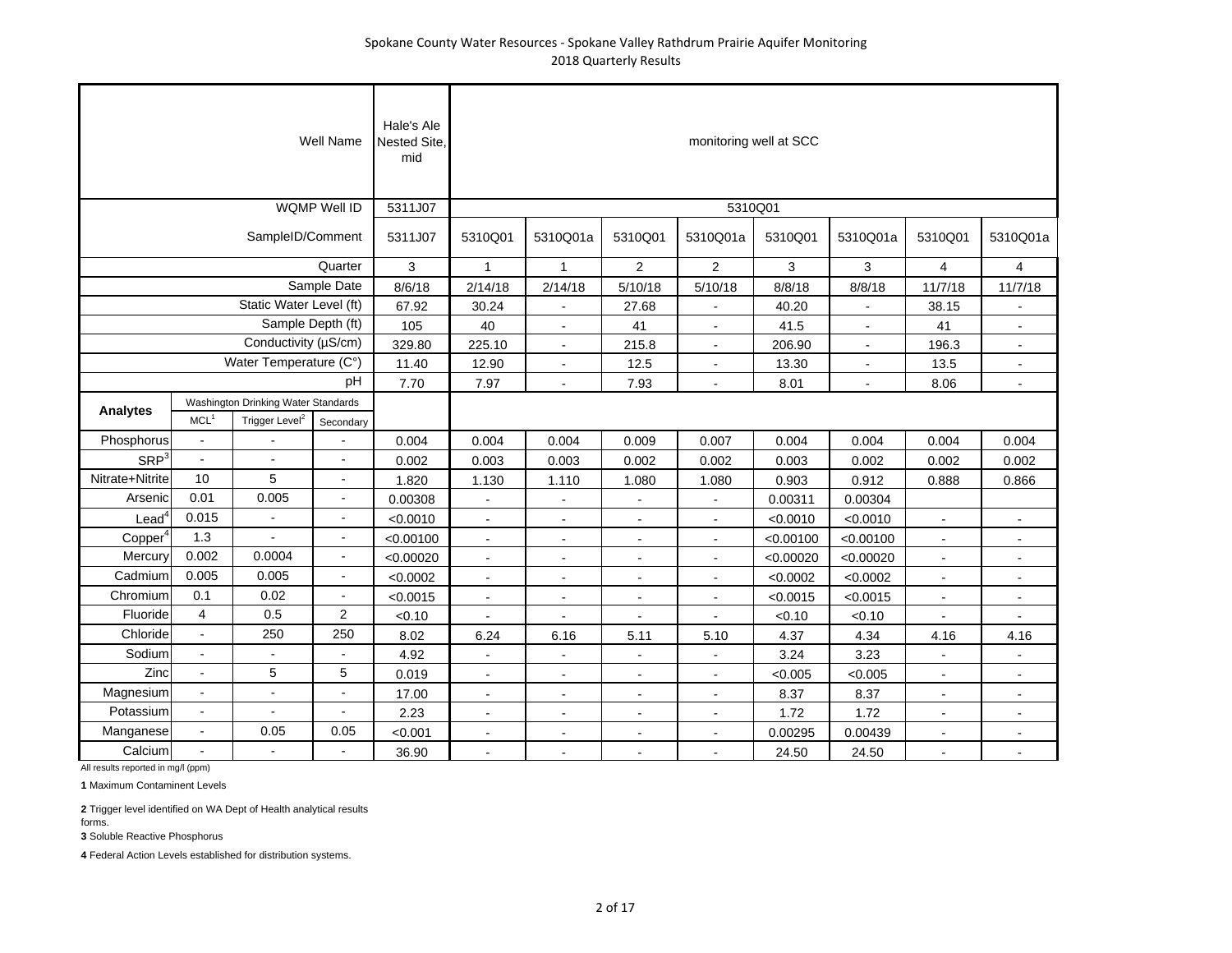|                     |                  |                                                                   | <b>Well Name</b>         | Felts Field City monitoring | well                  |                                  |                | Olive & Fiske monitoring well |                                  |                          | Third & Havana Nested Site, east |                       |                |
|---------------------|------------------|-------------------------------------------------------------------|--------------------------|-----------------------------|-----------------------|----------------------------------|----------------|-------------------------------|----------------------------------|--------------------------|----------------------------------|-----------------------|----------------|
|                     |                  |                                                                   | WQMP Well ID             | 5312C01                     |                       |                                  | 5315L01        |                               |                                  |                          | 5322A01                          |                       |                |
|                     |                  | SampleID/Comment                                                  |                          | 5312C01                     | 5312C01               | 5315L01                          | 5315L01        | 5315L01                       | 5315L01                          | 5322A01                  | 5322A01                          | 5322A01               | 5322A01        |
|                     |                  |                                                                   | Quarter                  | 2                           | 3                     | $\mathbf{1}$                     | 2              | 3                             | $\overline{4}$                   | $\mathbf{1}$             | $\overline{2}$                   | 3                     | $\overline{4}$ |
|                     |                  |                                                                   | Sample Date              | 5/9/18                      | 8/8/18                | 2/14/18                          | 5/9/18         | 8/8/18                        | 11/7/18                          | 2/14/18                  | 5/10/18                          | 8/8/18                | 11/7/18        |
|                     |                  | Static Water Level (ft)                                           |                          | 52.99                       | 62.97                 | 60.89                            | 59.11          | 69.80                         | 67.91                            | 43.15                    | 41.14                            | 52.42                 | 50.38          |
|                     |                  | Sample Depth (ft)                                                 |                          | 68                          | 68                    | 68                               | 68             | 71                            | 69                               | 47                       | 47                               | 53.5                  | 51.5           |
|                     |                  | Conductivity (µS/cm)                                              |                          | 202.30                      | 186.60                | 243.70                           | 232.50         | 230.10                        | 223.60                           | 296.20                   | 273.00                           | 272.80                | 271.70         |
|                     |                  | Water Temperature (C°)                                            |                          | 14.40                       | 14.00                 | 12.50                            | 13.90          | 14.30                         | 12.60                            | 12.60                    | 13.10                            | 14.00                 | 12.60          |
|                     |                  |                                                                   | pН                       | 7.80                        | 7.88                  | 7.89                             | 7.85           | 7.98                          | 7.96                             | 7.53                     | 7.69                             | 7.73                  | 7.71           |
| Analytes            | MCL <sup>1</sup> | Washington Drinking Water Standards<br>Trigger Level <sup>2</sup> |                          |                             |                       |                                  |                |                               |                                  |                          |                                  |                       |                |
| Phosphorus          | $\sim$           |                                                                   | Secondary                | $\overline{a}$              |                       |                                  |                |                               |                                  |                          |                                  |                       |                |
| SRP <sup>3</sup>    | $\sim$           | $\overline{a}$                                                    |                          |                             | 0.015                 | 0.004                            | 0.007          | 0.005                         | 0.005                            | 0.009                    | 0.013                            | 0.006                 | 0.007          |
| Nitrate+Nitrite     | 10               | 5                                                                 | $\blacksquare$           |                             | 0.015                 | 0.003                            | 0.003          | 0.003                         | 0.003                            | 0.009                    | 0.009                            | 0.006                 | 0.006          |
| Arsenic             | 0.01             | 0.005                                                             | $\sim$                   |                             | 1.050                 | 1.190<br>$\sim$                  | 1.160          | 1.080                         | 1.050<br>÷,                      | 1.890                    | 1.660                            | 1.550                 | 1.490          |
| $\textsf{lead}^4$   | 0.015            |                                                                   | ÷.                       | 0.00596                     | 0.00652               |                                  | $\sim$         | 0.00246                       |                                  |                          | $\overline{a}$                   | 0.00253               | $\sim$         |
| Copper <sup>4</sup> | 1.3              |                                                                   |                          | < 0.0010<br>< 0.00100       | < 0.0010<br>< 0.00100 | $\sim$                           | $\blacksquare$ | < 0.0010<br>< 0.00100         | $\blacksquare$<br>$\blacksquare$ |                          | $\blacksquare$                   | < 0.0010<br>< 0.00100 | $\blacksquare$ |
| Mercury             | 0.002            | 0.0004                                                            | $\overline{\phantom{a}}$ | < 0.00020                   | < 0.00020             | $\blacksquare$<br>$\blacksquare$ | $\blacksquare$ | < 0.00020                     | $\overline{\phantom{a}}$         | $\blacksquare$           | $\blacksquare$                   | < 0.00020             | $\sim$         |
| Cadmium             | 0.005            | 0.005                                                             | $\sim$                   | < 0.0002                    | < 0.0002              | $\blacksquare$                   | ä,             | < 0.0002                      | $\blacksquare$                   |                          | $\blacksquare$                   | < 0.0002              | $\blacksquare$ |
| Chromium            | 0.1              | 0.02                                                              | $\sim$                   |                             | < 0.0015              | $\overline{a}$                   |                | < 0.0015                      | $\sim$                           |                          |                                  | < 0.0015              | ÷.             |
| Fluoride            | $\overline{4}$   | 0.5                                                               | 2                        |                             | < 0.10                |                                  |                | < 0.10                        |                                  |                          |                                  | < 0.10                |                |
| Chloride            | $\blacksquare$   | 250                                                               | 250                      | $\overline{a}$              | 2.95                  | 8.99                             | 7.73           | 6.46                          | 5.23                             | 16.70                    | 11.80                            | 7.77                  | 8.10           |
| Sodium              |                  |                                                                   |                          |                             | 3.16                  |                                  |                | 3.32                          |                                  |                          |                                  | 4.39                  |                |
| Zinc                | $\overline{a}$   | 5                                                                 | $\sqrt{5}$               | < 0.005                     | < 0.005               |                                  |                | < 0.005                       | ÷,                               |                          |                                  | < 0.005               | $\blacksquare$ |
| Magnesium           | $\sim$           | $\overline{a}$                                                    | $\overline{a}$           | $\ddot{\phantom{a}}$        | 6.44                  | $\blacksquare$                   | $\blacksquare$ | 9.62                          | $\overline{a}$                   |                          | $\blacksquare$                   | 10.30                 | $\blacksquare$ |
| Potassium           | $\blacksquare$   | $\overline{\phantom{a}}$                                          | $\blacksquare$           | $\blacksquare$              | 1.54                  | $\blacksquare$                   | $\blacksquare$ | 1.78                          | $\overline{\phantom{a}}$         | $\overline{\phantom{a}}$ | $\blacksquare$                   | 1.91                  | $\sim$         |
| Manganese           | $\blacksquare$   | 0.05                                                              | 0.05                     |                             | < 0.001               | $\sim$                           |                | < 0.001                       | $\overline{a}$                   |                          | $\blacksquare$                   | < 0.001               |                |
| Calcium             | $\sim$           |                                                                   | $\overline{a}$           |                             | 22.90                 |                                  |                | 27.00                         | $\overline{a}$                   |                          |                                  | 30.60                 |                |

All results reported in mg/l (ppm)

**1** Maximum Contaminent Levels

**2** Trigger level identified on WA Dept of Health analytical results forms.

**3** Soluble Reactive Phosphorus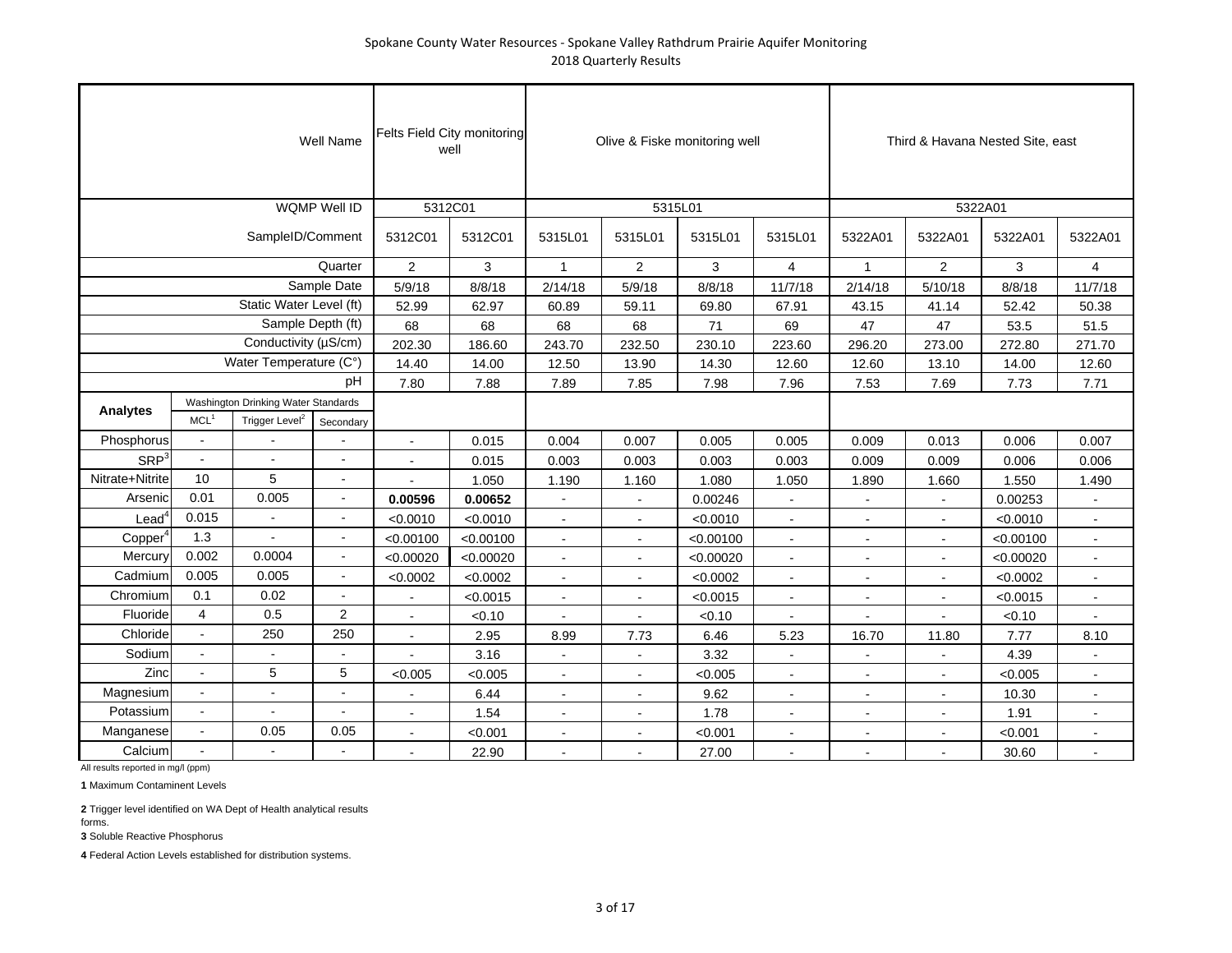|                     |                          |                                     | Well Name                | Third &<br>Havana<br><b>Nested Site</b><br>mid | Plantes<br>Ferry Park<br>monitoring<br>well | monitoring<br>well<br>Frederick &<br>Bowdish |                |                          | Sullivan Road and Krispy Kreme, monitoring well |                |
|---------------------|--------------------------|-------------------------------------|--------------------------|------------------------------------------------|---------------------------------------------|----------------------------------------------|----------------|--------------------------|-------------------------------------------------|----------------|
|                     |                          |                                     | WQMP Well ID             | 5322A03                                        | 5404A01                                     | 5409C02                                      |                | 5411R06                  |                                                 |                |
|                     |                          | SampleID/Comment                    |                          | 5322A03                                        | 5404A01                                     | 5409C02                                      | 5411R06        | 5411R06                  | 5411R06                                         | 5411R06        |
|                     |                          |                                     | Quarter                  | 3                                              | 3                                           | 3                                            | $\mathbf{1}$   | $\overline{2}$           | 3                                               | 4              |
|                     |                          |                                     | Sample Date              | 8/8/18                                         | 8/6/18                                      | 8/6/18                                       | 2/13/18        | 5/8/18                   | 8/6/18                                          | 11/6/18        |
|                     |                          | Static Water Level (ft)             |                          | 52.40                                          | 48.19                                       | 91.49                                        | 40.78          | 39.01                    | 51.24                                           | 49.08          |
|                     |                          | Sample Depth (ft)                   |                          | 90                                             | 109.5                                       | 92.5                                         | 41.5           | 40                       | 52.5                                            | 50             |
|                     |                          | Conductivity (µS/cm)                |                          | 279.80                                         | 295.00                                      | 298.40                                       | 104.40         | 175.20                   | 261.10                                          | 258.80         |
|                     |                          | Water Temperature (C°)              |                          | 13.70                                          | 13.60                                       | 11.20                                        | 8.90           | 10.20                    | 12.50                                           | 11.70          |
|                     |                          |                                     | рH                       | 7.79                                           | 6.58                                        | 7.66                                         | 7.93           | 7.84                     | 7.83                                            | 7.85           |
| Analytes            |                          | Washington Drinking Water Standards |                          |                                                |                                             |                                              |                |                          |                                                 |                |
|                     | MCL <sup>1</sup>         | Trigger Level <sup>2</sup>          | Secondary                |                                                |                                             |                                              |                |                          |                                                 |                |
| Phosphorus          | $\overline{a}$           |                                     |                          | 0.007                                          | 0.227                                       | 0.005                                        | 0.003          | 0.007                    | 0.013                                           | 0.004          |
| SRP <sup>3</sup>    | $\overline{a}$           |                                     |                          | 0.006                                          | 0.040                                       | 0.004                                        | 0.003          | 0.003                    | 0.002                                           | 0.003          |
| Nitrate+Nitrite     | 10                       | 5                                   |                          | 1.650                                          | 0.112                                       | 1.850                                        | 0.200          | 0.757                    | 1.280                                           | 1.260          |
| Arsenic             | 0.01                     | 0.005                               |                          | 0.00273                                        | < 0.0010                                    | 0.00461                                      | ÷,             |                          | 0.00242                                         |                |
| $\text{Lead}^4$     | 0.015                    | $\blacksquare$                      |                          | < 0.0010                                       | < 0.0010                                    | < 0.0010                                     | $\blacksquare$ | $\overline{\phantom{a}}$ | < 0.0010                                        | $\blacksquare$ |
| Copper <sup>4</sup> | 1.3                      |                                     | $\frac{1}{2}$            | < 0.00100                                      | 0.01130                                     | < 0.00100                                    | $\blacksquare$ | $\blacksquare$           | < 0.00100                                       | $\blacksquare$ |
| Mercury             | 0.002                    | 0.0004                              | $\overline{a}$           | < 0.00020                                      | < 0.00020                                   | < 0.00020                                    | $\overline{a}$ | $\overline{a}$           | < 0.00020                                       | $\overline{a}$ |
| Cadmium             | 0.005                    | 0.005                               | $\overline{a}$           | < 0.0002                                       | < 0.0002                                    | < 0.0002                                     | $\overline{a}$ | $\overline{a}$           | < 0.0002                                        |                |
| Chromium            | 0.1                      | 0.02                                |                          | < 0.0015                                       | < 0.0015                                    | < 0.0015                                     | $\blacksquare$ | $\ddot{\phantom{a}}$     | < 0.0015                                        | $\blacksquare$ |
| Fluoride            | $\overline{4}$           | 0.5                                 | $\overline{2}$           | < 0.10                                         | 0.300                                       | < 0.10                                       |                |                          | < 0.10                                          |                |
| Chloride            | $\overline{a}$           | 250                                 | 250                      | 8.57                                           | 1.84                                        | 4.68                                         | 2.06           | 2.45                     | 2.92                                            | 2.91           |
| Sodium              |                          |                                     |                          | 4.81                                           | 10.70                                       | 4.30                                         |                |                          | 3.41                                            |                |
| Zinc                |                          | 5                                   | 5                        | < 0.005                                        | 0.084                                       | < 0.005                                      | $\blacksquare$ | $\blacksquare$           | 0.01                                            | $\blacksquare$ |
| Magnesium           | $\overline{\phantom{a}}$ | $\overline{a}$                      | $\overline{\phantom{a}}$ | 10.80                                          | 13.50                                       | 13.70                                        | $\overline{a}$ | $\overline{a}$           | 13.30                                           | $\blacksquare$ |
| Potassium           | $\overline{a}$           | $\overline{a}$                      | $\blacksquare$           | 2.05                                           | 5.50                                        | 2.03                                         | $\overline{a}$ | $\overline{a}$           | 1.85                                            | $\blacksquare$ |
| Manganese           | $\blacksquare$           | 0.05                                | 0.05                     | < 0.001                                        | 0.32900                                     | 0.01360                                      |                |                          | < 0.001                                         |                |
| Calcium             |                          | $\frac{1}{2}$                       |                          | 31.90                                          | 24.10                                       | 35.70                                        | $\overline{a}$ | ÷.                       | 28.20                                           |                |

All results reported in mg/l (ppm)

**1** Maximum Contaminent Levels

**2** Trigger level identified on WA Dept of Health analytical results forms.

**3** Soluble Reactive Phosphorus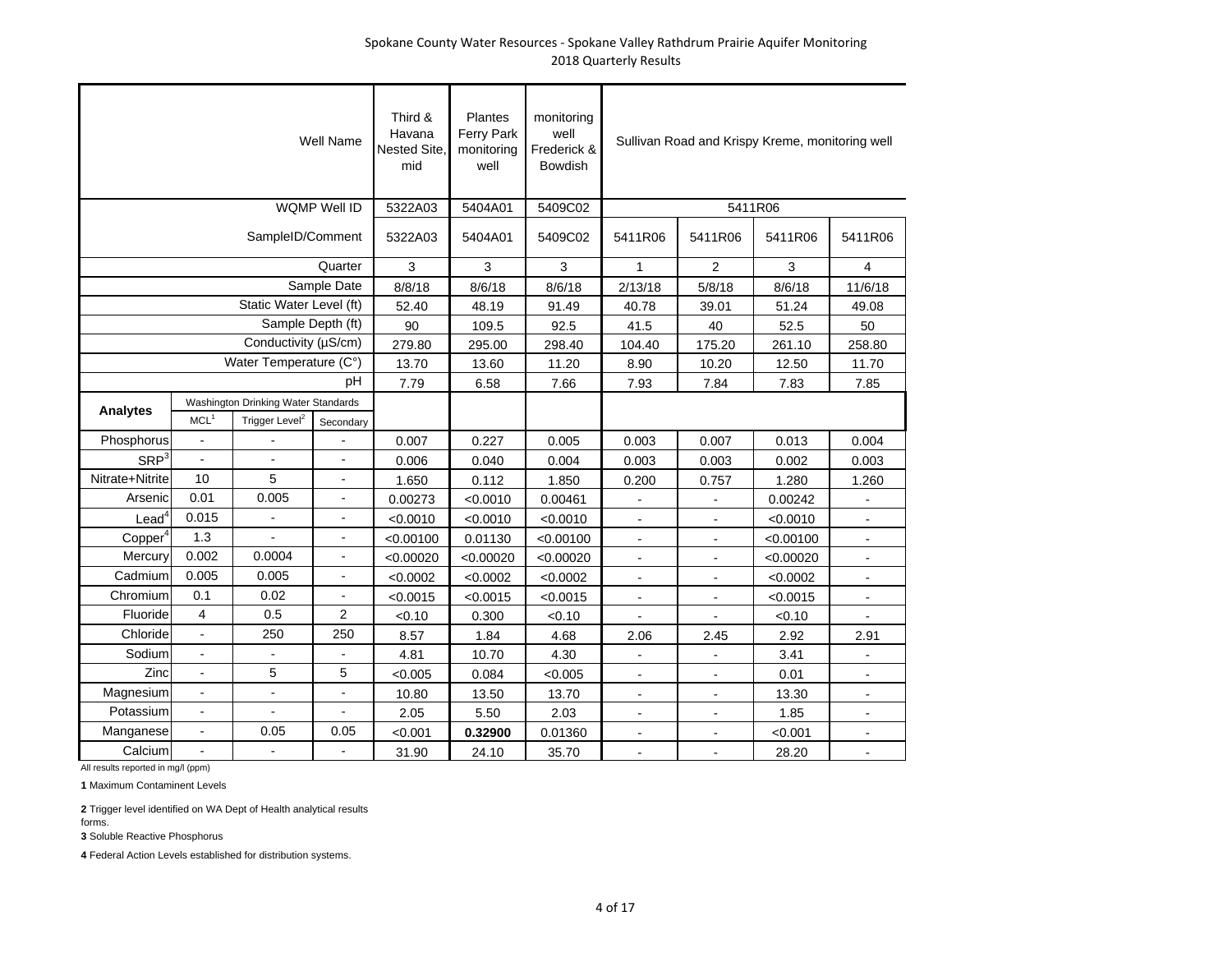|                     |                         |                                                                   | <b>Well Name</b>    |                |                | Sullivan Park South, monitoring well |           |           |                          | <b>Barker Road Centennial</b> | Trail South, monitoring<br>well |
|---------------------|-------------------------|-------------------------------------------------------------------|---------------------|----------------|----------------|--------------------------------------|-----------|-----------|--------------------------|-------------------------------|---------------------------------|
|                     |                         |                                                                   | <b>WQMP Well ID</b> |                |                | 5411R03                              |           |           |                          | 5508M02                       |                                 |
|                     |                         | SampleID/Comment                                                  |                     | 5411R03        | 5411R03        | 5411R03a                             | 5411R03   | 5411R03a  | 5411R03                  | 5508M02                       | 5508M02                         |
|                     |                         |                                                                   | Quarter             | $\mathbf{1}$   | $\overline{2}$ | 2                                    | 3         | 3         | 4                        | $\overline{2}$                | 3                               |
|                     |                         |                                                                   | Sample Date         | 2/13/18        | 5/8/18         | 5/8/18                               | 8/6/18    | 8/6/18    | 11/6/18                  | 5/9/18                        | 8/7/18                          |
|                     |                         | Static Water Level (ft)                                           |                     | 22.89          | 21.20          |                                      | 35.01     |           | 32.10                    | 57.65                         | 67.46                           |
|                     |                         | Sample Depth (ft)                                                 |                     | 27             | 27             | $\overline{\phantom{a}}$             | 36        |           | 33                       | 63.5                          | 69.5                            |
|                     |                         | Conductivity (µS/cm)                                              |                     | 254.00         | 233.70         | $\sim$                               | 261.00    |           | 263.80                   | 51.70                         | 58.8                            |
|                     |                         | Water Temperature (C°)                                            |                     | 9.70           | 11.10          |                                      | 13.00     |           | 11.50                    | 7.60                          | 18.10                           |
|                     |                         |                                                                   | pH                  | 7.82           | 7.76           |                                      | 7.82      |           | 7.81                     | 6.63                          | 6.41                            |
| Analytes            | MCL <sup>1</sup>        | Washington Drinking Water Standards<br>Trigger Level <sup>2</sup> | Secondary           |                |                |                                      |           |           |                          |                               |                                 |
| Phosphorus          | $\blacksquare$          |                                                                   |                     | 0.004          | 0.006          | 0.005                                | 0.004     | 0.004     | 0.004                    | $\blacksquare$                | 0.009                           |
| SRP <sup>3</sup>    | $\blacksquare$          |                                                                   |                     | 0.003          | 0.003          | 0.003                                | 0.003     | 0.002     | 0.002                    |                               | 0.009                           |
| Nitrate+Nitrite     | 10                      | 5                                                                 | $\blacksquare$      | 1.340          | 1.090          | 1.060                                | 1.300     | 1.260     | 1.350                    |                               | 0.436                           |
| Arsenic             | 0.01                    | 0.005                                                             | ä,                  | ÷,             |                | $\sim$                               | 0.00300   | 0.00318   | $\overline{\phantom{a}}$ | < 0.0010                      | < 0.0010                        |
| $\textsf{lead}^4$   | 0.015                   | ÷.                                                                |                     | ÷.             | $\overline{a}$ | $\overline{a}$                       | < 0.0010  | < 0.0010  |                          | < 0.0010                      | < 0.0010                        |
| Copper <sup>4</sup> | 1.3                     |                                                                   |                     | $\blacksquare$ | $\blacksquare$ | $\blacksquare$                       | < 0.00100 | < 0.00100 | $\blacksquare$           | 0.01560                       | < 0.00100                       |
| Mercury             | 0.002                   | 0.0004                                                            | $\blacksquare$      | $\blacksquare$ | $\blacksquare$ | $\blacksquare$                       | < 0.00020 | < 0.00020 | $\blacksquare$           | < 0.00020                     | < 0.00020                       |
| Cadmium             | 0.005                   | 0.005                                                             | $\blacksquare$      | $\blacksquare$ | $\blacksquare$ | $\blacksquare$                       | < 0.0002  | < 0.0002  | $\blacksquare$           | < 0.0002                      | < 0.0002                        |
| Chromium            | 0.1                     | 0.02                                                              | $\overline{a}$      |                |                |                                      | < 0.0015  | < 0.0015  |                          |                               | < 0.0015                        |
| Fluoride            | $\overline{\mathbf{4}}$ | 0.5                                                               | $\overline{2}$      |                |                |                                      | < 0.10    | < 0.10    |                          | $\overline{a}$                | < 0.10                          |
| Chloride            | $\blacksquare$          | 250                                                               | 250                 | 4.70           | 3.12           | 3.17                                 | 2.66      | 2.62      | 2.92                     | $\overline{a}$                | 1.69                            |
| Sodium              | $\blacksquare$          | ÷                                                                 |                     |                |                |                                      | 3.20      | 3.11      |                          |                               | 2.48                            |
| Zinc                |                         | 5                                                                 | 5                   | $\overline{a}$ |                |                                      | < 0.005   | < 0.005   |                          | < 0.005                       | 0.007                           |
| Magnesium           | $\blacksquare$          | $\overline{\phantom{a}}$                                          | $\blacksquare$      | $\blacksquare$ | $\blacksquare$ | $\blacksquare$                       | 13.50     | 13.20     | $\blacksquare$           | $\overline{a}$                | 1.72                            |
| Potassium           | $\blacksquare$          | $\blacksquare$                                                    | $\blacksquare$      | $\overline{a}$ | $\blacksquare$ | $\sim$                               | 1.93      | 1.86      | $\blacksquare$           | $\overline{a}$                | 0.99                            |
| Manganese           | $\blacksquare$          | 0.05                                                              | 0.05                | $\overline{a}$ | $\blacksquare$ |                                      | < 0.001   | < 0.001   | $\overline{a}$           | $\overline{a}$                | < 0.001                         |
| Calcium             |                         |                                                                   |                     |                |                |                                      | 30.60     | 29.80     |                          |                               | 6.00                            |

**1** Maximum Contaminent Levels

**2** Trigger level identified on WA Dept of Health analytical results forms.

**3** Soluble Reactive Phosphorus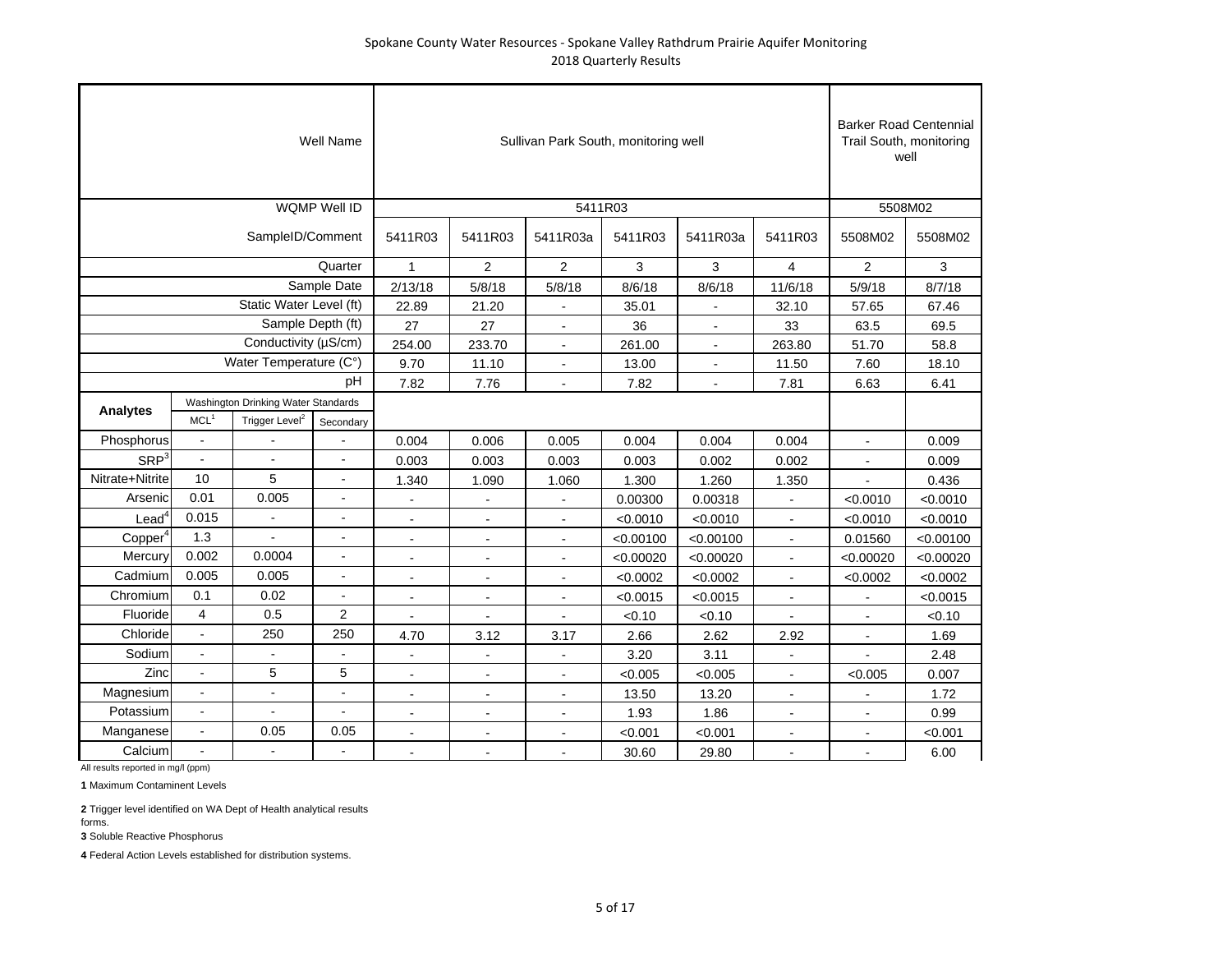|                     |                          |                                     | <b>Well Name</b>    |                |                          | Trent & Barker Road, monitoring well |                |                | Barker Road north of<br>river, monitoring well |                | <b>Barker Road Centennial</b><br>Trail North, monitoring<br>well | I.E. COLD<br><b>STORAGE</b> | Holy Cross,<br>Rhoades &<br>Washington<br>monitoring<br>well |
|---------------------|--------------------------|-------------------------------------|---------------------|----------------|--------------------------|--------------------------------------|----------------|----------------|------------------------------------------------|----------------|------------------------------------------------------------------|-----------------------------|--------------------------------------------------------------|
|                     |                          |                                     | <b>WQMP Well ID</b> |                |                          | 5505D01                              |                |                | 5507H01                                        |                | 5508M01                                                          | 5213B01                     | 6330J01                                                      |
|                     |                          | SampleID/Comment                    |                     | 5505D01        | 5505D01                  | 5505D01                              | 5505D01        | 5507H01        | 5507H01                                        | 5508M01        | 5508M01                                                          | 5213B01                     | 6330J01                                                      |
|                     |                          |                                     | Quarter             | $\mathbf{1}$   | $\overline{2}$           | 3                                    | $\overline{4}$ | $\overline{2}$ | 3                                              | $\overline{2}$ | 3                                                                | 3                           | 3                                                            |
|                     |                          |                                     | Sample Date         | 2/13/18        | 5/8/18                   | 8/7/18                               | 11/6/18        | 5/9/18         | 8/7/18                                         | 5/9/18         | 8/7/18                                                           | 7/24/18                     | 8/9/18                                                       |
|                     |                          | Static Water Level (ft)             |                     | 85.33          | 83.13                    | 92.05                                | 91.54          | 37.93          | 48.08                                          | 56.61          | 66.60                                                            |                             | 210.35                                                       |
|                     |                          | Sample Depth (ft)                   |                     | 87             | 87                       | 93                                   | 92.5           | 39.5           | 49                                             | 64.1           | 67.5                                                             |                             | 212                                                          |
|                     |                          | Conductivity (µS/cm)                |                     | 363.20         | 363.00                   | 339.40                               | 347.80         | 65.40          | 59.80                                          | 49.90          | 58.10                                                            | 352.60                      | 258.60                                                       |
|                     |                          | Water Temperature (C°)              |                     | 10.40          | 11.40                    | 11.80                                | 11.10          | 8.20           | 12.80                                          | 8.10           | 21.20                                                            | 12.90                       | 14.10                                                        |
|                     |                          |                                     | рH                  | 7.60           | 7.63                     | 7.71                                 | 7.60           | 6.90           | 6.35                                           | 6.70           | 6.34                                                             | 7.28                        | 7.93                                                         |
| Analytes            |                          | Washington Drinking Water Standards |                     |                |                          |                                      |                |                |                                                |                |                                                                  |                             |                                                              |
|                     | MCL <sup>1</sup>         | Trigger Level <sup>2</sup>          | Secondary           |                |                          |                                      |                |                |                                                |                |                                                                  |                             |                                                              |
| Phosphorus          |                          |                                     |                     | 0.012          | 0.014                    | 0.010                                | 0.010          | $\overline{a}$ | 0.016                                          | $\sim$         | 0.010                                                            | 0.008                       | 0.002                                                        |
| SRP <sup>3</sup>    | $\overline{a}$           | $\overline{a}$                      | $\blacksquare$      | 0.011          | 0.011                    | 0.010                                | 0.010          | $\blacksquare$ | 0.015                                          |                | 0.010                                                            | 0.007                       | 0.002                                                        |
| Nitrate+Nitrite     | 10                       | 5                                   |                     | 3.830          | 3.470                    | 2.760                                | 2.940          |                | 0.437                                          |                | 0.449                                                            | 1.980                       | 1.150                                                        |
| Arsenic             | 0.01                     | 0.005                               | $\blacksquare$      | $\sim$         | $\sim$                   | 0.00535                              | $\sim$         | < 0.0010       | < 0.0010                                       | < 0.0010       | < 0.0010                                                         | 0.00251                     | 0.00356                                                      |
| $\text{Lead}^4$     | 0.015                    |                                     | $\overline{a}$      |                |                          | < 0.0010                             |                | < 0.0010       | < 0.0010                                       | < 0.0010       | < 0.0010                                                         | < 0.0010                    | < 0.0010                                                     |
| Copper <sup>4</sup> | 1.3                      |                                     |                     |                |                          | < 0.00100                            |                | 0.00157        | < 0.00100                                      | < 0.00100      | < 0.00100                                                        | 0.00249                     | < 0.00100                                                    |
| Mercury             | 0.002                    | 0.0004                              |                     | $\blacksquare$ | $\overline{\phantom{a}}$ | < 0.00020                            | $\blacksquare$ | < 0.00020      | < 0.00020                                      | < 0.00020      | < 0.00020                                                        | < 0.00020                   | < 0.00020                                                    |
| Cadmium             | 0.005                    | 0.005                               | $\blacksquare$      | $\blacksquare$ | $\sim$                   | < 0.0002                             | $\sim$         | < 0.0002       | < 0.0002                                       | < 0.0002       | 0.00021                                                          | < 0.0002                    | < 0.0002                                                     |
| Chromium            | 0.1                      | 0.02                                | $\blacksquare$      |                | $\overline{a}$           | < 0.0015                             |                |                | < 0.0015                                       |                | < 0.0015                                                         | < 0.0015                    | < 0.0015                                                     |
| Fluoride            | 4                        | 0.5                                 | $\overline{2}$      |                |                          | < 0.10                               |                |                | < 0.10                                         |                | < 0.10                                                           | < 0.10                      | < 0.10                                                       |
| Chloride            | $\blacksquare$           | 250                                 | 250                 | 7.01           | 6.83                     | 6.02                                 | 6.87           |                | 2.28                                           |                | 1.76                                                             | 34.90                       | 4.45                                                         |
| Sodium              |                          |                                     |                     |                |                          | 6.15                                 |                |                | 2.57                                           |                | 2.51                                                             | 11.00                       | 3.25                                                         |
| Zinc                |                          | 5                                   | 5                   |                |                          | < 0.005                              |                | 0.006          | 0.013                                          | 0.028          | 0.021                                                            | < 0.005                     | < 0.005                                                      |
| Magnesium           |                          |                                     |                     |                |                          | 12.70                                |                |                | 1.74                                           |                | 1.69                                                             | 12.80                       | 13.80                                                        |
| Potassium           | $\blacksquare$           | $\blacksquare$                      | $\blacksquare$      | $\blacksquare$ | $\blacksquare$           | 2.61                                 | $\blacksquare$ | $\blacksquare$ | 1.16                                           | $\blacksquare$ | 1.06                                                             | 2.80                        | 1.93                                                         |
| Manganese           | $\blacksquare$           | 0.05                                | 0.05                |                |                          | < 0.001                              |                |                | 0.00102                                        |                | < 0.001                                                          | < 0.001                     | < 0.001                                                      |
| Calcium             | $\overline{\phantom{a}}$ |                                     |                     |                |                          | 43.50                                |                |                | 5.93                                           |                | 5.93                                                             | 40.20                       | 25.00                                                        |

All results reported in mg/l (ppm)

**1** Maximum Contaminent Levels

**2** Trigger level identified on WA Dept of Health analytical results forms.

**3** Soluble Reactive Phosphorus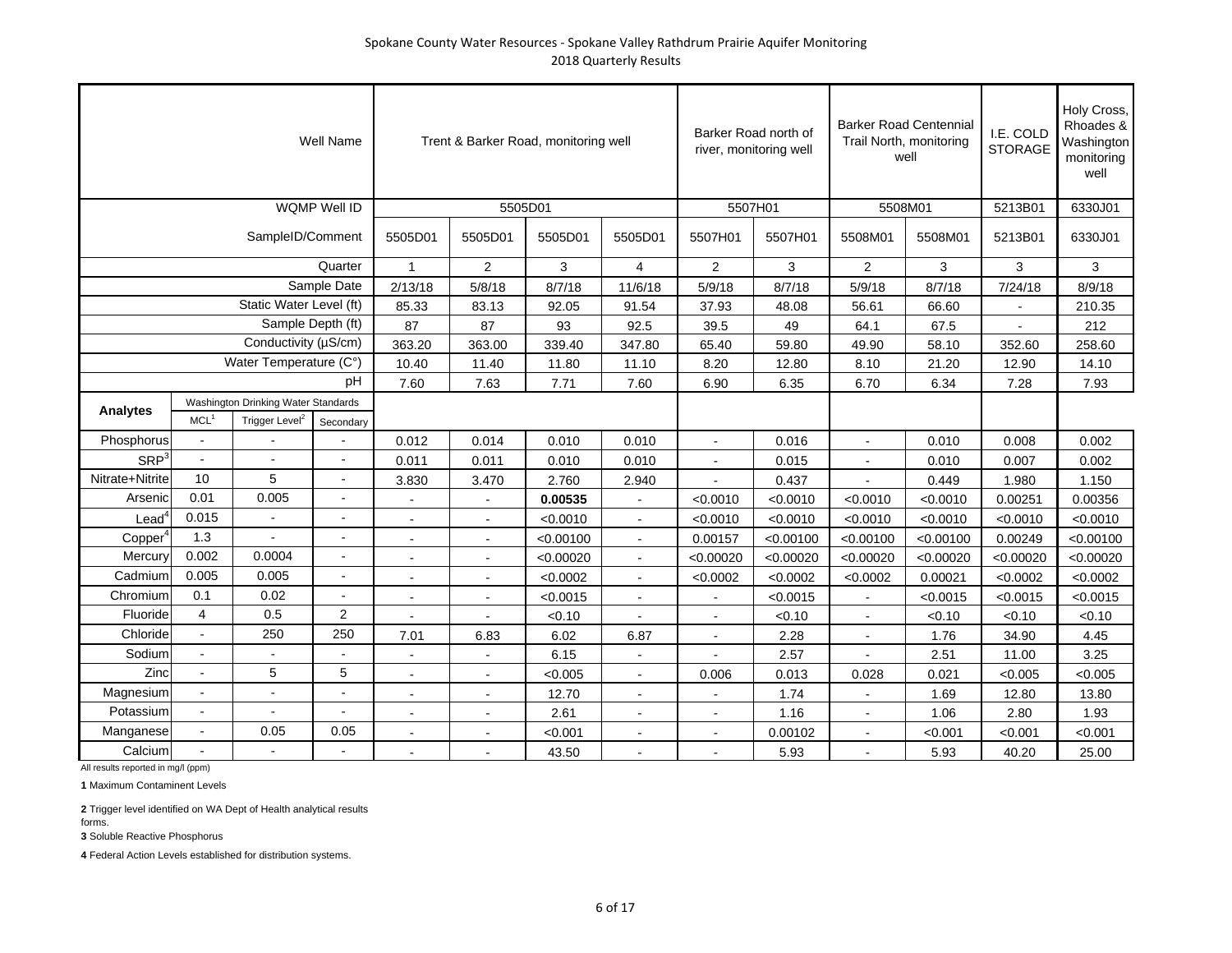|                         |                                                                                                                                         |                         | Well Name      | Franklin<br>Park, City<br>monitoring<br>well |                      |                |                |                | Euclid & Barker monitoring well at CID5 |                |                | Mission & Barker | monitoring well at CID 4 |
|-------------------------|-----------------------------------------------------------------------------------------------------------------------------------------|-------------------------|----------------|----------------------------------------------|----------------------|----------------|----------------|----------------|-----------------------------------------|----------------|----------------|------------------|--------------------------|
|                         |                                                                                                                                         |                         | WQMP Well ID   | 6331J01                                      |                      |                |                | 5507A04        |                                         |                |                |                  | 5517D05                  |
|                         |                                                                                                                                         | SampleID/Comment        |                | 6331J01                                      | 5507A04              | 5507A04a       | 5507A04        | 5507A04a       | 5507A04                                 | 5507A04        | 5507A04a       | 5517D05          | 5517D05                  |
|                         |                                                                                                                                         |                         | Quarter        | 3                                            | $\mathbf{1}$         | $\mathbf{1}$   | 2              | $\overline{2}$ | 3                                       | $\overline{4}$ | $\overline{4}$ | 2                | 3                        |
|                         |                                                                                                                                         |                         | Sample Date    | 8/9/18                                       | 2/13/18              | 2/13/18        | 5/9/18         | 5/9/18         | 8/7/18                                  | 11/6/18        | 11/6/18        | 5/9/18           | 8/7/18                   |
|                         |                                                                                                                                         | Static Water Level (ft) |                | 206.44                                       | 62.22                |                | 59.84          |                | 69.52                                   | 68.76          |                | 74.38            | 84.10                    |
|                         |                                                                                                                                         | Sample Depth (ft)       |                | 208.5                                        | 69.5                 | $\sim$         | 69.5           |                | 70.5                                    | 69.5           | $\blacksquare$ | 85               | 85                       |
|                         |                                                                                                                                         | Conductivity (µS/cm)    |                | 234.20                                       | 353.80               | $\sim$         | 339.90         |                | 347.60                                  | 347.80         | $\overline{a}$ | 100.00           | 97.20                    |
|                         |                                                                                                                                         | Water Temperature (C°)  |                | 13.60                                        | 10.20                |                | 10.70          |                | 11.00                                   | 10.40          |                | 13.90            | 14.30                    |
|                         |                                                                                                                                         |                         | рH             | 7.93                                         | 7.54                 |                | 7.56           |                | 7.64                                    | 7.6            |                | 7.05             | 7.04                     |
|                         |                                                                                                                                         |                         |                |                                              |                      |                |                |                |                                         |                |                |                  |                          |
|                         | <b>Analytes</b><br>MCL <sup>1</sup><br>Trigger Level <sup>2</sup><br>Secondary                                                          |                         |                |                                              |                      |                |                |                |                                         |                |                |                  |                          |
| Phosphorus              | Washington Drinking Water Standards<br>0.004<br>0.003<br>0.003<br>0.007<br>0.004<br>< 0.002<br>0.004<br>0.004<br>$\sim$                 |                         |                |                                              |                      |                |                |                |                                         |                |                | $\sim$           | 0.003                    |
| <b>SRP</b> <sup>3</sup> | $\sim$                                                                                                                                  | $\overline{a}$          | $\blacksquare$ | 0.002                                        | < 0.001              | < 0.001        | 0.001          | 0.001          | < 0.001                                 | < 0.001        | < 0.001        | $\overline{a}$   | 0.002                    |
| Nitrate+Nitrite         | 10                                                                                                                                      | 5                       | $\blacksquare$ | 0.988                                        | 1.990                | 2.010          | 1.790          | 1.840          | 1.730                                   | 1.560          | 1.550          |                  | 0.479                    |
| Arsenic                 | 0.01                                                                                                                                    | 0.005                   | $\blacksquare$ | 0.00401                                      | $\blacksquare$       | $\blacksquare$ | 0.00196        | 0.00181        | 0.00196                                 | $\sim$         | $\blacksquare$ | 0.00104          | < 0.0010                 |
| Lead                    | 0.015                                                                                                                                   |                         | ÷.             | < 0.0010                                     |                      |                | < 0.0010       | < 0.0010       | < 0.0010                                |                |                | < 0.0010         | < 0.0010                 |
| Copper <sup>4</sup>     | 1.3                                                                                                                                     |                         |                | < 0.00100                                    | $\ddot{\phantom{a}}$ | $\sim$         | < 0.00100      | < 0.00100      | < 0.00100                               | $\sim$         |                | < 0.00100        | < 0.00100                |
| Mercury                 | 0.002                                                                                                                                   | 0.0004                  | $\blacksquare$ | < 0.00020                                    | $\blacksquare$       | $\blacksquare$ | < 0.00020      | < 0.00020      | < 0.00020                               | $\sim$         | $\blacksquare$ | < 0.00020        | < 0.00020                |
| Cadmium                 | 0.005                                                                                                                                   | 0.005                   | $\blacksquare$ | < 0.0002                                     | $\blacksquare$       | $\blacksquare$ | < 0.0002       | < 0.0002       | < 0.0002                                | $\sim$         | $\blacksquare$ | < 0.0002         | < 0.0002                 |
| Chromium                | 0.1                                                                                                                                     | 0.02                    | $\blacksquare$ | 0.0019                                       | $\overline{a}$       |                |                |                | < 0.0015                                |                |                |                  | < 0.0015                 |
| Fluoride                | $\overline{4}$                                                                                                                          | 0.5                     | $\overline{c}$ | < 0.10                                       |                      |                |                |                | < 0.10                                  |                |                |                  | < 0.10                   |
| Chloride                | $\blacksquare$                                                                                                                          | 250                     | 250            | 4.18                                         | 2.90                 | 2.91           | 2.62           | 2.62           | 2.60                                    | 2.74           | 2.72           | $\blacksquare$   | 2.04                     |
| Sodium                  |                                                                                                                                         |                         |                | 2.95                                         | ÷.                   |                |                |                | 3.29                                    |                |                |                  | 2.20                     |
| Zinc                    |                                                                                                                                         | 5                       | 5              | < 0.005                                      |                      |                | < 0.005        | < 0.005        | < 0.005                                 |                |                | < 0.005          | < 0.005                  |
| Magnesium               |                                                                                                                                         | $\sim$                  |                | 12.00                                        | $\blacksquare$       |                |                |                | 17.90                                   |                |                |                  | 3.74                     |
|                         | Potassium<br>1.82<br>$\blacksquare$<br>$\blacksquare$<br>$\overline{\phantom{a}}$<br>$\blacksquare$<br>$\blacksquare$<br>$\blacksquare$ |                         |                |                                              |                      |                |                |                | 2.37                                    | $\blacksquare$ | $\blacksquare$ | $\blacksquare$   | 1.16                     |
| Manganese               | $\blacksquare$                                                                                                                          | 0.05                    | 0.05           | 0.00166                                      | ÷                    |                | $\overline{a}$ | $\sim$         | < 0.001                                 |                | $\blacksquare$ | $\blacksquare$   | < 0.001                  |
| Calcium                 | $\sim$                                                                                                                                  |                         |                | 25.10                                        |                      |                |                |                | 39.90                                   |                |                |                  | 11.00                    |

**1** Maximum Contaminent Levels

**2** Trigger level identified on WA Dept of Health analytical results forms.

**3** Soluble Reactive Phosphorus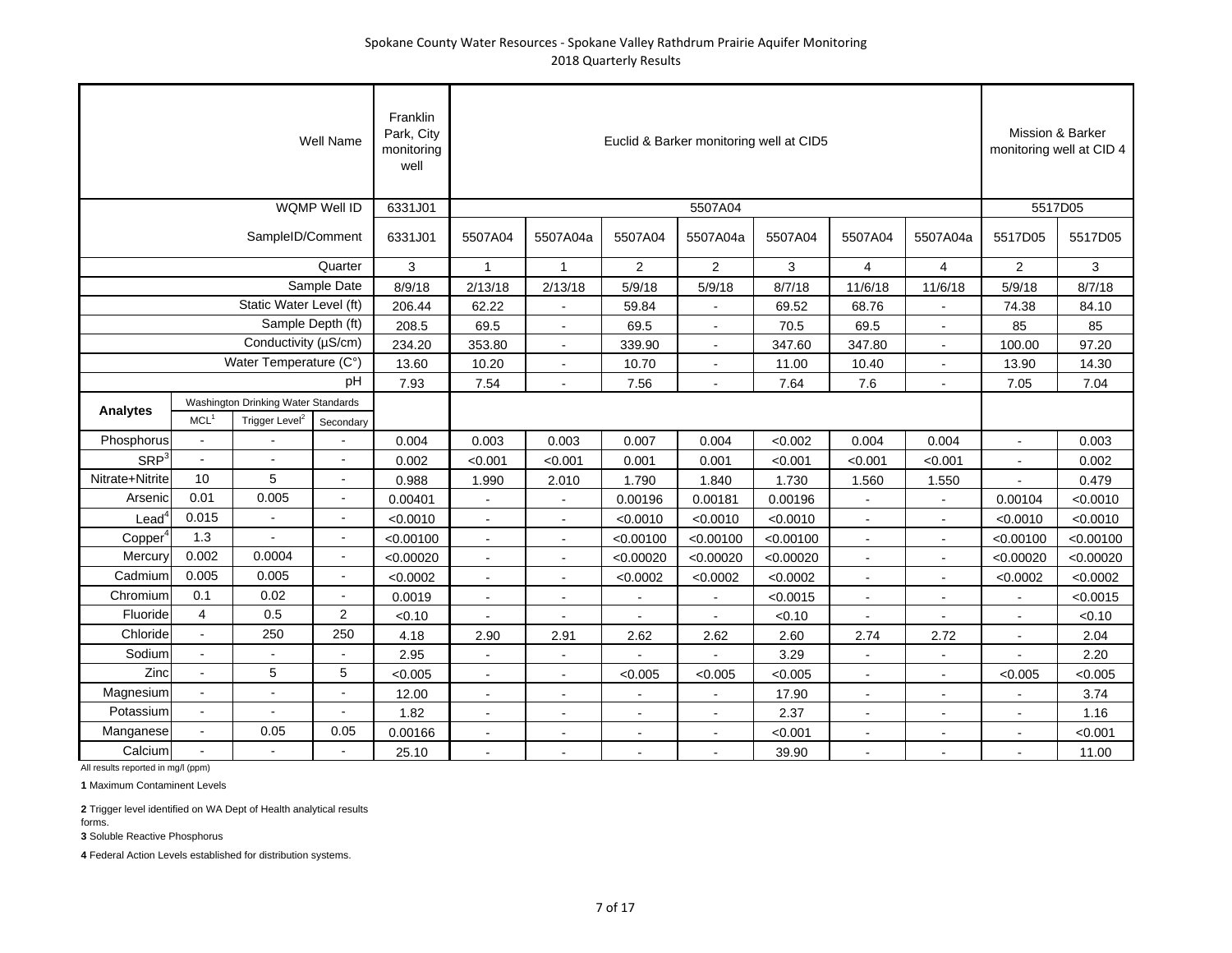|                                    |                       |                                     | <b>Well Name</b>         |                          |                | East Valley High School monitoring well |                | CITY of<br>SPOKANE-<br>Nevada |                          |                |           | Fire Station Houston & Regal, No. Spokane WD |                          |
|------------------------------------|-----------------------|-------------------------------------|--------------------------|--------------------------|----------------|-----------------------------------------|----------------|-------------------------------|--------------------------|----------------|-----------|----------------------------------------------|--------------------------|
|                                    |                       |                                     | <b>WQMP Well ID</b>      |                          | 6436N01        |                                         |                | 5308A02                       |                          |                | 6327N04   |                                              |                          |
|                                    |                       | SampleID/Comment                    |                          | 6436N01                  | 6436N01        | 6436N01                                 | 6436N01        | 5308A02-<br>pump #1           | 6327N04                  | 6327N04        | 6327N04   | 6327N04a                                     | 6327N04                  |
|                                    |                       |                                     | Quarter                  | $\mathbf{1}$             | $\overline{2}$ | 3                                       | $\overline{4}$ | 3                             | $\mathbf{1}$             | 2              | 3         | 3                                            | $\overline{4}$           |
|                                    |                       |                                     | Sample Date              | 2/13/18                  | 5/8/18         | 8/6/18                                  | 11/6/18        | 7/24/18                       | 2/14/18                  | 5/10/18        | 8/9/18    | 8/9/18                                       | 11/7/18                  |
|                                    |                       | Static Water Level (ft)             |                          | 107.74                   | 105.61         | 116.46                                  | 114.83         | $\blacksquare$                | 185.60                   | 183.32         | 187.45    | $\blacksquare$                               | 189.07                   |
|                                    |                       | Sample Depth (ft)                   |                          | 109                      | 107            | 117.5                                   | 116            | $\blacksquare$                | 190                      | 186            | 189       | $\blacksquare$                               | 190.5                    |
|                                    |                       | Conductivity (µS/cm)                |                          | 452.30                   | 424.40         | 531.80                                  | 595.50         | 206.50                        | 425.90                   | 364.70         | 448.80    | $\blacksquare$                               | 437.9                    |
|                                    |                       | Water Temperature (C°)              |                          | 12.90                    | 13.30          | 13.90                                   | 13.30          | 11.10                         | 12.70                    | 13.00          | 13.00     | $\overline{a}$                               | 13.3                     |
|                                    |                       |                                     | pH                       | 7.42                     | 7.41           | 7.37                                    | 7.32           | 7.74                          | 7.63                     | 7.68           | 7.69      |                                              | 9.24                     |
| <b>Analytes</b>                    |                       | Washington Drinking Water Standards |                          |                          |                |                                         |                |                               |                          |                |           |                                              |                          |
|                                    | MCL <sup>1</sup>      | Trigger Level <sup>2</sup>          | Secondary                |                          |                |                                         |                |                               |                          |                |           |                                              |                          |
| Phosphorus                         | $\omega$              |                                     |                          | 0.039                    | 0.039          | 0.044                                   | 0.043          | 0.004                         | < 0.002                  | 0.008          | 0.002     | 0.003                                        | $\Omega$                 |
| SRP <sup>3</sup>                   | $\tilde{\phantom{a}}$ |                                     | $\sim$                   | 0.039                    | 0.036          | 0.043                                   | 0.040          | 0.001                         | 0.001                    | 0.001          | 0.002     | 0.002                                        | < 0.001                  |
| Nitrate+Nitrite                    | 10                    | 5                                   |                          | 5.230                    | 4.930          | 4.440                                   | 3.750          | 0.937                         | 3.350                    | 2.250          | 3.700     | 3.750                                        | 3.330                    |
| Arsenic                            | 0.01                  | 0.005                               |                          |                          |                | 0.00242                                 |                | 0.00256                       |                          |                | 0.00164   | 0.00169                                      |                          |
| $\textsf{lead}^4$                  | 0.015                 |                                     |                          |                          |                | < 0.0010                                |                | < 0.0010                      |                          |                | < 0.0010  | < 0.0010                                     |                          |
| Copper <sup>4</sup>                | 1.3                   |                                     |                          |                          |                | < 0.00100                               |                | 0.01250                       |                          | $\overline{a}$ | < 0.00100 | < 0.00100                                    |                          |
| Mercury                            | 0.002                 | 0.0004                              | $\overline{\phantom{a}}$ | $\sim$                   | $\blacksquare$ | < 0.00020                               | $\sim$         | < 0.00020                     | $\sim$                   | $\blacksquare$ | < 0.00020 | < 0.00020                                    | $\blacksquare$           |
| Cadmium                            | 0.005                 | 0.005                               | $\blacksquare$           | $\overline{\phantom{a}}$ | $\sim$         | < 0.0002                                | $\blacksquare$ | < 0.0002                      | $\blacksquare$           | $\blacksquare$ | < 0.0002  | < 0.0002                                     | $\overline{\phantom{a}}$ |
| Chromium                           | 0.1                   | 0.02                                |                          |                          |                | < 0.0015                                |                | < 0.0015                      | $\sim$                   |                | < 0.0015  | < 0.0015                                     |                          |
| Fluoride                           | $\overline{4}$        | 0.5                                 | $\overline{2}$           |                          |                | < 0.10                                  |                | < 0.10                        |                          |                | < 0.10    | < 0.10                                       |                          |
| Chloride                           | $\sim$                | 250                                 | 250                      | 12.90                    | 12.00          | 10.50                                   | 12.70          | 5.31                          | 17.70                    | 12.70          | 13.00     | 12.90                                        | 16.30                    |
| Sodium                             |                       |                                     |                          |                          |                | 11.90                                   |                | 3.16                          | $\overline{\phantom{a}}$ |                | 10.30     | 10.50                                        |                          |
| Zinc                               | $\blacksquare$        | 5                                   | 5                        | $\overline{a}$           | $\sim$         | < 0.005                                 | $\sim$         | < 0.005                       | $\overline{\phantom{a}}$ | $\overline{a}$ | < 0.005   | < 0.005                                      |                          |
| Magnesium                          | $\sim$                | $\overline{\phantom{a}}$            | $\sim$                   | L.                       |                | 25.20                                   |                | 9.17                          | $\sim$                   |                | 26.70     | 27.20                                        |                          |
| Potassium                          |                       |                                     |                          |                          |                | 3.80                                    |                | 1.63                          |                          |                | 3.92      | 3.97                                         |                          |
| Manganese                          |                       | 0.05                                | 0.05                     |                          |                | 0.00115                                 |                | < 0.001                       |                          |                | < 0.001   | < 0.001                                      |                          |
| Calcium                            |                       |                                     |                          |                          |                | 60.00                                   |                | 26.20                         |                          |                | 35.70     | 35.90                                        |                          |
| All results reported in mg/l (ppm) |                       |                                     |                          |                          |                |                                         |                |                               |                          |                |           |                                              |                          |

**1** Maximum Contaminent Levels

**2** Trigger level identified on WA Dept of Health analytical results

forms.

**3** Soluble Reactive Phosphorus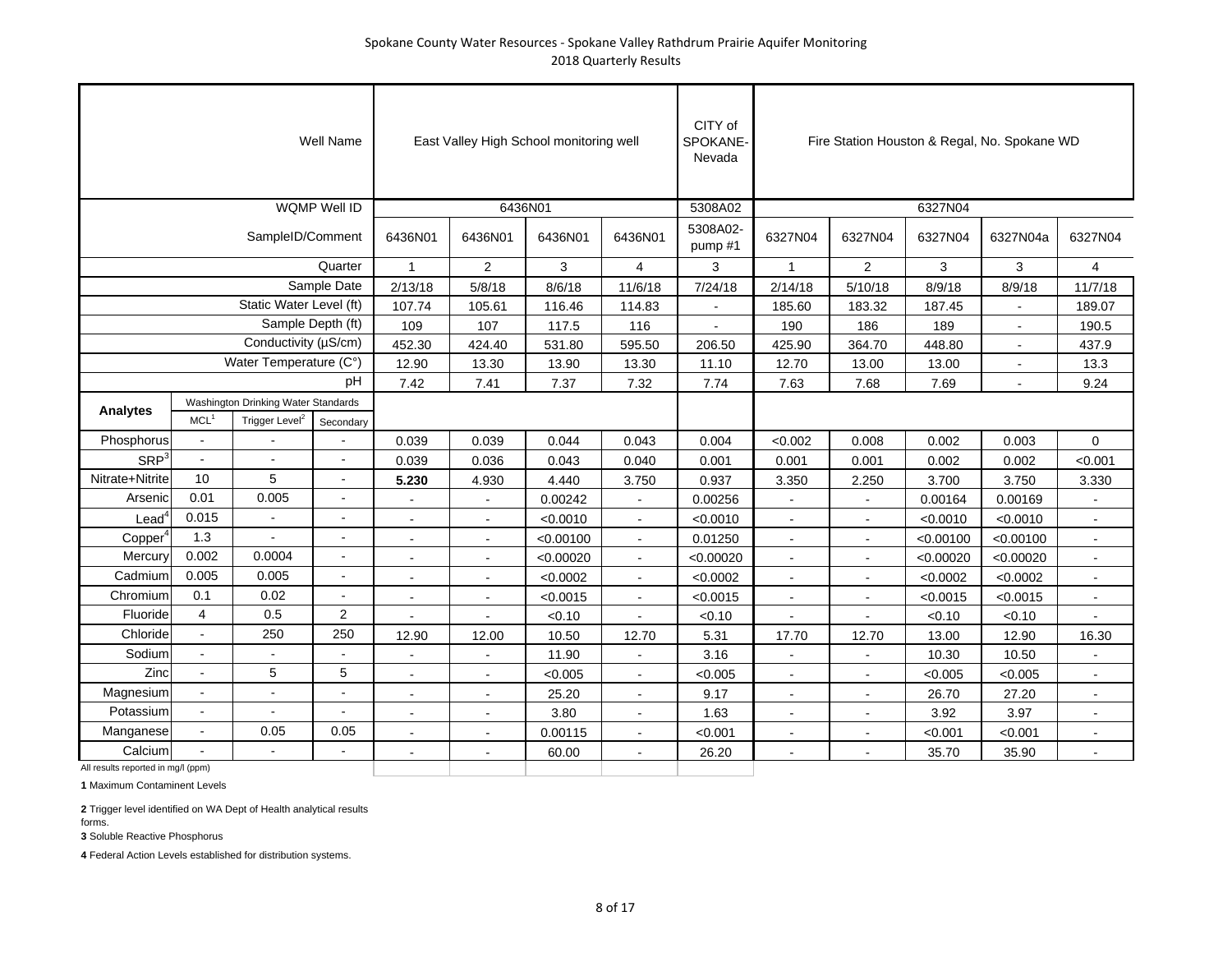|                     |                          |                                                                   | <b>Well Name</b>    |                | E. SPKN WD, Site 1 |           |                |                          | Idaho Road 300 ft south of pipeline, monitoring well |              |                         |
|---------------------|--------------------------|-------------------------------------------------------------------|---------------------|----------------|--------------------|-----------|----------------|--------------------------|------------------------------------------------------|--------------|-------------------------|
|                     |                          |                                                                   | <b>WQMP Well ID</b> |                | 5324G01            |           |                |                          | 6525R01                                              |              |                         |
|                     |                          | SampleID/Comment                                                  |                     | 5324G01        | 5324G01            | 5324G01   | 5324G01        | 6525R01                  | 6525R01                                              | 6525R01      | 6525R01                 |
|                     |                          |                                                                   | Quarter             | $\mathbf{1}$   | 2                  | 3         | 4              | $\mathbf{1}$             | $\overline{c}$                                       | $\mathbf{3}$ | $\overline{\mathbf{4}}$ |
|                     |                          |                                                                   | Sample Date         | 1/30/18        | 5/10/18            | 7/24/18   | 10/23/18       | 2/13/18                  | 5/8/18                                               | 8/7/18       | 11/6/18                 |
|                     |                          | Static Water Level (ft)                                           |                     |                |                    |           |                | 95.83                    | 93.91                                                | 100.10       | 100.87                  |
|                     |                          | Sample Depth (ft)                                                 |                     | $\overline{a}$ |                    |           |                | 97                       | 97                                                   | 101          | 103                     |
|                     |                          | Conductivity (µS/cm)                                              |                     | 407.1          | 434.00             | 458.40    | 440.90         | 309.00                   | 300.00                                               | 317.70       | 313.40                  |
|                     |                          | Water Temperature (C°)                                            |                     | 10.40          | 11.50              | 11.60     | 11.40          | 10.10                    | 11.00                                                | 11.10        | 10.50                   |
|                     |                          |                                                                   | pH                  | 7.49           | 7.54               | 7.55      | 7.53           | 7.67                     | 7.70                                                 | 7.79         | 7.70                    |
| <b>Analytes</b>     | MCL <sup>1</sup>         | Washington Drinking Water Standards<br>Trigger Level <sup>2</sup> |                     |                |                    |           |                |                          |                                                      |              |                         |
| Phosphorus          | $\blacksquare$           |                                                                   | Secondary           | 0.016          | 0.020              | 0.019     | 0.015          | 0.004                    | 0.005                                                | < 0.002      | 0.004                   |
| SRP <sup>3</sup>    | $\overline{a}$           |                                                                   |                     | 0.015          | 0.016              | 0.018     | 0.015          | 0.001                    | < 0.001                                              | < 0.001      | < 0.001                 |
| Nitrate+Nitrite     | 10                       | 5                                                                 | $\blacksquare$      | 3.360          | 3.480              | 3.470     | 3.220          | 1.210                    | 1.070                                                | 1.350        | 1.310                   |
| Arsenic             | 0.01                     | 0.005                                                             |                     | ٠              |                    | 0.00494   | $\sim$         | $\overline{a}$           | $\blacksquare$                                       | 0.00209      |                         |
| $\textsf{lead}^4$   | 0.015                    |                                                                   |                     | L.             |                    | < 0.0010  |                | ÷.                       | L.                                                   | < 0.0010     |                         |
| Copper <sup>4</sup> | 1.3                      | $\overline{a}$                                                    |                     | $\blacksquare$ | $\blacksquare$     | 0.00141   |                | $\overline{\phantom{a}}$ | $\blacksquare$                                       | < 0.00100    |                         |
| Mercury             | 0.002                    | 0.0004                                                            |                     | $\blacksquare$ | $\blacksquare$     | < 0.00020 | $\blacksquare$ | $\blacksquare$           | $\blacksquare$                                       | < 0.00020    | $\blacksquare$          |
| Cadmium             | 0.005                    | 0.005                                                             | $\blacksquare$      | $\blacksquare$ | $\blacksquare$     | < 0.0002  | $\blacksquare$ | $\blacksquare$           | $\blacksquare$                                       | < 0.0002     | $\overline{a}$          |
| Chromium            | 0.1                      | 0.02                                                              | $\mathbf{r}$        | $\overline{a}$ |                    | < 0.0015  | $\blacksquare$ |                          | ÷,                                                   | < 0.0015     |                         |
| Fluoride            | $\overline{4}$           | 0.5                                                               | $\overline{2}$      |                |                    | < 0.10    |                |                          |                                                      | < 0.10       |                         |
| Chloride            | $\blacksquare$           | 250                                                               | 250                 | 16.80          | 18.40              | 19.80     | 17.60          | 2.18                     | 1.95                                                 | 2.06         | 2.30                    |
| Sodium              | ÷.                       |                                                                   |                     |                |                    | 10.60     |                |                          |                                                      | 3.13         |                         |
| Zinc                | ÷.                       | 5                                                                 | 5                   | ÷              |                    | 0.008     |                |                          | ÷                                                    | < 0.005      |                         |
| Magnesium           | $\overline{a}$           | $\blacksquare$                                                    |                     | $\blacksquare$ | $\blacksquare$     | 19.40     | $\blacksquare$ | $\blacksquare$           | $\blacksquare$                                       | 18.00        | $\blacksquare$          |
| Potassium           | $\overline{\phantom{a}}$ | $\blacksquare$                                                    | $\blacksquare$      | $\blacksquare$ | $\blacksquare$     | 3.51      | $\blacksquare$ | $\blacksquare$           | $\blacksquare$                                       | 2.41         | $\blacksquare$          |
| Manganese           | $\blacksquare$           | 0.05                                                              | 0.05                | $\overline{a}$ |                    | < 0.001   | $\blacksquare$ |                          |                                                      | < 0.001      |                         |
| Calcium             | $\overline{a}$           |                                                                   |                     |                |                    | 58.70     |                |                          |                                                      | 34.50        |                         |

All results reported in mg/l (ppm)

**1** Maximum Contaminent Levels

**2** Trigger level identified on WA Dept of Health analytical results forms.

**3** Soluble Reactive Phosphorus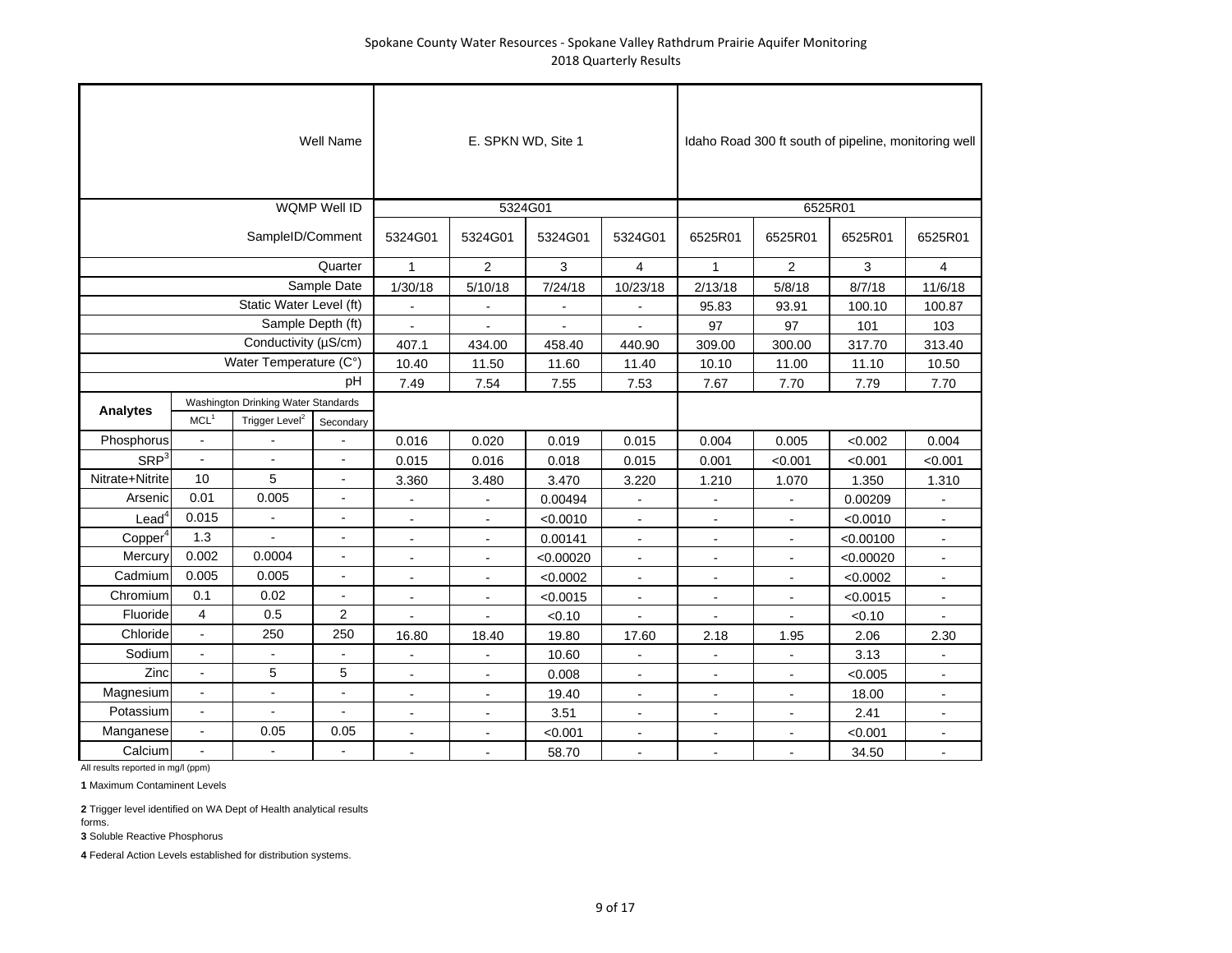|                     |                          |                                     | <b>Well Name</b>    |                          |                |           | Idaho Road 1000 ft south of Trent, monitoring well |                          |                          |                          | Idaho Road - East Farms monitoring well at CID11 |                          |
|---------------------|--------------------------|-------------------------------------|---------------------|--------------------------|----------------|-----------|----------------------------------------------------|--------------------------|--------------------------|--------------------------|--------------------------------------------------|--------------------------|
|                     |                          |                                     | <b>WQMP Well ID</b> |                          |                | 6524R01   |                                                    |                          |                          | 6631M07                  |                                                  |                          |
|                     |                          | SampleID/Comment                    |                     | 6524R01                  | 6524R01        | 6524R01   | 6524R01a                                           | 6524R01                  | 6631M07                  | 6631M07                  | 6631M07                                          | 6331M07                  |
|                     |                          |                                     | Quarter             | $\mathbf{1}$             | 2              | 3         | 3                                                  | $\overline{4}$           | $\mathbf{1}$             | $\overline{2}$           | 3                                                | $\overline{4}$           |
|                     |                          |                                     | Sample Date         | 2/13/18                  | 5/8/18         | 8/7/18    | 8/7/18                                             | 11/6/18                  | 2/13/18                  | 5/8/18                   | 8/7/18                                           | 11/6/18                  |
|                     |                          | Static Water Level (ft)             |                     | 117.51                   | 115.79         | 121.78    | $\blacksquare$                                     | 122.66                   | 106.77                   | 104.74                   | 111.28                                           | 111.86                   |
|                     |                          | Sample Depth (ft)                   |                     | 119.5                    | 119.5          | 123.00    | $\blacksquare$                                     | 123.50                   | 112                      | 112                      | 112.5                                            | 113                      |
|                     |                          | Conductivity (µS/cm)                |                     | 321.50                   | 320.70         | 300.80    | $\ddot{\phantom{a}}$                               | 302.30                   | 256.20                   | 257.30                   | 270.30                                           | 261.00                   |
|                     |                          | Water Temperature (C°)              |                     | 10.60                    | 11.00          | 11.00     | $\blacksquare$                                     | 10.90                    | 14.30                    | 15.50                    | 14.90                                            | 14.70                    |
|                     |                          |                                     | pH                  | 7.61                     | 7.64           | 7.74      | $\blacksquare$                                     | 7.68                     | 7.76                     | 7.76                     | 7.74                                             | 7.76                     |
| Analytes            |                          | Washington Drinking Water Standards |                     |                          |                |           |                                                    |                          |                          |                          |                                                  |                          |
|                     | MCL <sup>1</sup>         | Trigger Level <sup>2</sup>          | Secondary           |                          |                |           |                                                    |                          |                          |                          |                                                  |                          |
| Phosphorus          |                          |                                     |                     | 0.004                    | 0.006          | 0.009     | 0.009                                              | 0.003                    | 0.007                    | 0.007                    | 0.004                                            | 0.005                    |
| SRP <sup>3</sup>    | $\blacksquare$           |                                     |                     | 0.002                    | 0.002          | 0.002     | 0.001                                              | 0.002                    | 0.004                    | 0.003                    | 0.003                                            | 0.003                    |
| Nitrate+Nitrite     | 10                       | 5                                   | $\overline{a}$      | 3.300                    | 3.030          | 1.660     | 1.660                                              | 2.050                    | 1.700                    | 1.740                    | 1.660                                            | 1.540                    |
| Arsenic             | 0.01                     | 0.005                               |                     |                          |                | 0.00345   | 0.00345                                            |                          |                          |                          | 0.00509                                          |                          |
| $\text{Lead}^4$     | 0.015                    | $\overline{\phantom{a}}$            | $\blacksquare$      | $\blacksquare$           | $\sim$         | < 0.0010  | < 0.0010                                           | $\sim$                   | $\sim$                   | $\sim$                   | < 0.0010                                         | $\blacksquare$           |
| Copper <sup>4</sup> | 1.3                      |                                     |                     |                          |                | < 0.00100 | < 0.00100                                          |                          |                          |                          | < 0.00100                                        |                          |
| Mercury             | 0.002                    | 0.0004                              |                     |                          |                | < 0.00020 | < 0.00020                                          | $\blacksquare$           |                          |                          | < 0.00020                                        |                          |
| Cadmium             | 0.005                    | 0.005                               |                     | $\overline{\phantom{a}}$ | $\blacksquare$ | < 0.0002  | < 0.0002                                           | $\overline{\phantom{a}}$ | $\overline{\phantom{a}}$ | $\overline{\phantom{a}}$ | < 0.0002                                         | $\blacksquare$           |
| Chromium            | 0.1                      | 0.02                                | $\blacksquare$      |                          | $\blacksquare$ | 0.0055    | 0.0050                                             | $\blacksquare$           | $\blacksquare$           | $\blacksquare$           | < 0.0015                                         | $\overline{\phantom{a}}$ |
| Fluoride            | $\overline{4}$           | 0.5                                 | $\overline{a}$      |                          | $\overline{a}$ | 0.101     | 0.216                                              |                          |                          |                          | < 0.10                                           |                          |
| Chloride            | $\overline{\phantom{a}}$ | 250                                 | 250                 | 4.56                     | 4.03           | 2.99      | 2.98                                               | 4.40                     | 4.92                     | 4.75                     | 4.94                                             | 5.22                     |
| Sodium              | $\overline{\phantom{a}}$ |                                     |                     | $\sim$                   | $\blacksquare$ | 3.57      | 3.43                                               | $\sim$                   | $\sim$                   | $\sim$                   | 3.14                                             |                          |
| Zinc                |                          | 5                                   | 5                   |                          |                | < 0.005   | < 0.005                                            |                          |                          |                          | < 0.005                                          |                          |
| Magnesium           |                          |                                     |                     |                          |                | 15.30     | 14.70                                              |                          |                          |                          | 13.40                                            |                          |
| Potassium           | $\blacksquare$           | $\blacksquare$                      | $\blacksquare$      | $\blacksquare$           | $\blacksquare$ | 2.45      | 2.36                                               | $\blacksquare$           | $\blacksquare$           | $\blacksquare$           | 2.45                                             | $\blacksquare$           |
| Manganese           | $\blacksquare$           | 0.05                                | 0.05                |                          |                | 0.00896   | 0.00995                                            | $\overline{a}$           |                          | $\blacksquare$           | 0.00100                                          |                          |
| Calcium             | $\overline{a}$           | $\overline{a}$                      |                     |                          |                | 35.70     | 34.60                                              | $\sim$                   |                          |                          | 30.40                                            |                          |

**1** Maximum Contaminent Levels

**2** Trigger level identified on WA Dept of Health analytical results forms.

**3** Soluble Reactive Phosphorus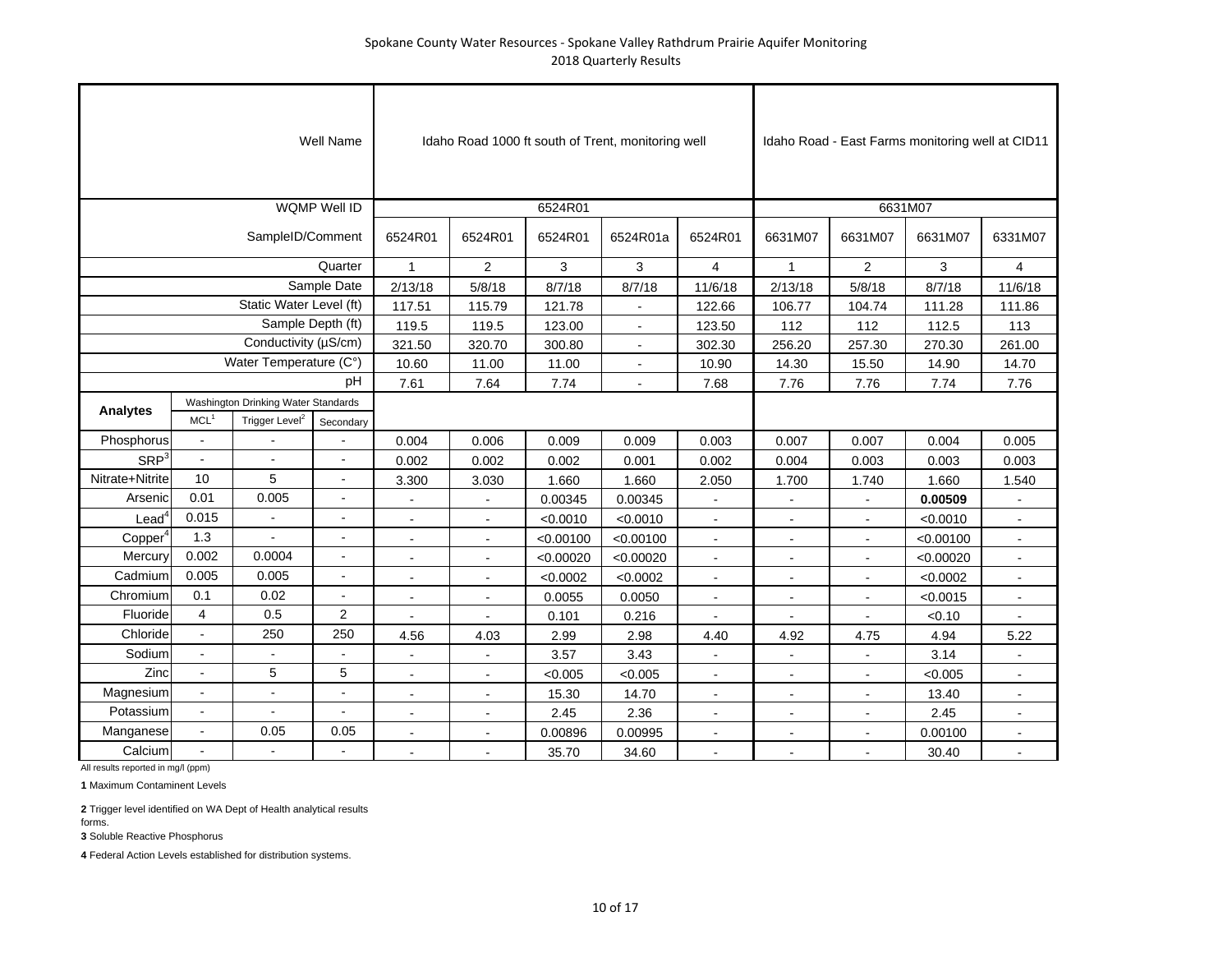|                     |                          |                                                                   | Well Name                |                | ORCHARD AVE IRRIG DIST, Site 1 |                | <b>MODERN</b><br><b>ELECT</b><br>WATER,<br>Site 6 | Mission<br>Well,<br><b>LIBERTY</b><br>LAKE<br><b>SEWER</b><br><b>DIST</b> |                          |                          | PASADENA PARK #2 |                |
|---------------------|--------------------------|-------------------------------------------------------------------|--------------------------|----------------|--------------------------------|----------------|---------------------------------------------------|---------------------------------------------------------------------------|--------------------------|--------------------------|------------------|----------------|
|                     |                          |                                                                   | <b>WQMP Well ID</b>      |                | 5312H01                        |                | 5408N01                                           | 5515C01                                                                   |                          | 5405K01                  |                  |                |
|                     |                          | SampleID/Comment                                                  |                          | 5312H01        | 5312H01                        | 5312H01        | 5408N01<br>pump#1                                 | 5515C01                                                                   | 5405K01                  | 5405K01                  | 5405K01          | 5405K01        |
|                     |                          |                                                                   | Quarter                  | $\overline{2}$ | 3                              | $\overline{4}$ | 3                                                 | 3                                                                         | $\mathbf{1}$             | $\overline{2}$           | 3                | $\overline{4}$ |
|                     |                          |                                                                   | Sample Date              | 5/9/18         | 7/24/18                        | 10/23/18       | 7/24/18                                           | 7/24/18                                                                   | 1/30/18                  | 5/8/18                   | 7/24/18          | 10/23/18       |
|                     |                          | Static Water Level (ft)                                           |                          |                |                                |                |                                                   |                                                                           |                          |                          |                  |                |
|                     |                          | Sample Depth (ft)                                                 |                          |                |                                |                |                                                   |                                                                           |                          |                          |                  |                |
|                     |                          | Conductivity (µS/cm)                                              |                          | 315.50         | 319.90                         | 273.80         | 257.70                                            | 280.00                                                                    | 180.90                   | 160.20                   | 193.40           | 206.00         |
|                     |                          | Water Temperature (C°)                                            |                          | 10.50          | 10.50                          | 10.60          | 11.40                                             | 11.80                                                                     | 11.10                    | 9.10                     | 9.50             | 10.50          |
|                     |                          |                                                                   | pH                       | 7.70           | 7.76                           | 7.76           | 7.86                                              | 7.76                                                                      | 7.53                     | 7.18                     | 7.59             | 7.52           |
| Analytes            | MCL <sup>1</sup>         | Washington Drinking Water Standards<br>Trigger Level <sup>2</sup> | Secondary                |                |                                |                |                                                   |                                                                           |                          |                          |                  |                |
| Phosphorus          | $\blacksquare$           |                                                                   |                          | 0.020          | 0.014                          | 0.013          | 0.004                                             | 0.009                                                                     | 0.006                    | 0.011                    | 0.008            | 0.005          |
| SRP <sup>3</sup>    | $\overline{a}$           |                                                                   | $\overline{a}$           | 0.018          | 0.013                          | 0.013          | 0.001                                             | 0.008                                                                     | 0.005                    | 0.005                    | 0.004            | 0.004          |
| Nitrate+Nitrite     | 10                       | 5                                                                 | $\blacksquare$           | 2.290          | 2.310                          | 1.610          | 1.280                                             | 1.730                                                                     | 1.230                    | 0.892                    | 1.280            | 0.965          |
| Arsenic             | 0.01                     | 0.005                                                             |                          | 0.00519        | 0.00516                        |                | 0.00304                                           | 0.00316                                                                   | $\overline{\phantom{a}}$ | $\overline{\phantom{a}}$ | 0.00140          |                |
| Lead <sup>4</sup>   | 0.015                    |                                                                   |                          | < 0.0010       | < 0.0010                       |                | < 0.0010                                          | < 0.0010                                                                  |                          |                          | < 0.0010         |                |
| Copper <sup>4</sup> | 1.3                      |                                                                   |                          | < 0.00100      | < 0.00100                      | $\overline{a}$ | 0.00187                                           | 0.00179                                                                   | $\blacksquare$           |                          | 0.00214          |                |
| Mercury             | 0.002                    | 0.0004                                                            |                          | < 0.00020      | < 0.00020                      | $\blacksquare$ | < 0.00020                                         | < 0.00020                                                                 | $\blacksquare$           | $\blacksquare$           | < 0.00020        | $\blacksquare$ |
| Cadmium             | 0.005                    | 0.005                                                             | $\sim$                   | < 0.0002       | < 0.0002                       | $\sim$         | < 0.0002                                          | < 0.0002                                                                  | $\blacksquare$           | $\blacksquare$           | < 0.0002         | $\overline{a}$ |
| Chromium            | 0.1                      | 0.02                                                              | $\sim$                   |                | < 0.0015                       | $\blacksquare$ | < 0.0015                                          | < 0.0015                                                                  | $\mathbf{r}$             |                          | < 0.0015         |                |
| Fluoride            | $\overline{4}$           | 0.5                                                               | $\overline{2}$           |                | < 0.10                         |                | < 0.10                                            | < 0.10                                                                    |                          |                          | < 0.10           |                |
| Chloride            | $\omega$                 | 250                                                               | 250                      | 6.81           | 6.75                           | 4.73           | 4.53                                              | 5.75                                                                      | 3.70                     | 3.46                     | 4.34             | 3.07           |
| Sodium              | $\blacksquare$           |                                                                   |                          |                | 4.78                           |                | 3.17                                              | 5.11                                                                      | $\sim$                   |                          | 3.82             |                |
| Zinc                | $\overline{a}$           | 5                                                                 | 5                        | 0.014          | 0.009                          |                | 0.019                                             | < 0.005                                                                   |                          |                          | < 0.005          |                |
| Magnesium           | $\blacksquare$           | $\sim$                                                            |                          |                | 14.10                          | $\blacksquare$ | 12.80                                             | 11.20                                                                     |                          | $\overline{\phantom{a}}$ | 7.52             | $\blacksquare$ |
| Potassium           | $\blacksquare$           | $\overline{a}$                                                    | $\overline{\phantom{a}}$ | $\blacksquare$ | 2.41                           | $\sim$         | 1.97                                              | 2.03                                                                      | $\blacksquare$           | $\blacksquare$           | 2.13             | $\blacksquare$ |
| Manganese           | $\blacksquare$           | 0.05                                                              | 0.05                     |                | < 0.001                        | $\blacksquare$ | < 0.001                                           | < 0.001                                                                   | $\blacksquare$           |                          | < 0.001          |                |
| Calcium             | $\overline{\phantom{a}}$ | $\sim$                                                            |                          |                | 41.20                          | $\overline{a}$ | 31.60                                             | 33.90                                                                     |                          |                          | 23.90            |                |

**1** Maximum Contaminent Levels

**2** Trigger level identified on WA Dept of Health analytical results forms.

**3** Soluble Reactive Phosphorus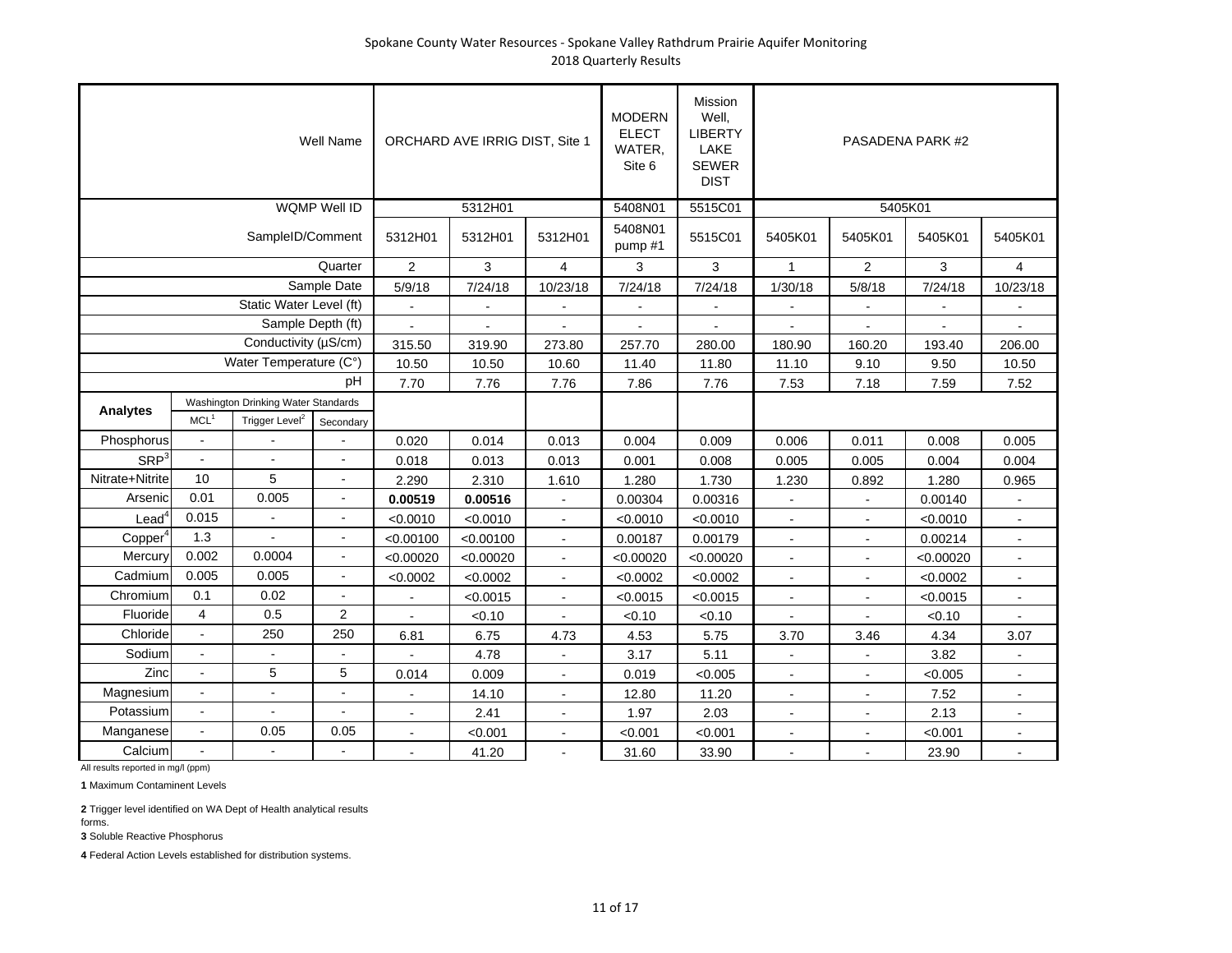|                     |                  |                                     | Well Name           |                |                | CITY of SPOKANE-Ray    |                |                | Orchard Ave Irrig Dist<br>Site 2 |                | 6th & Havana monitoring well (MW-2) |                |
|---------------------|------------------|-------------------------------------|---------------------|----------------|----------------|------------------------|----------------|----------------|----------------------------------|----------------|-------------------------------------|----------------|
|                     |                  |                                     | <b>WQMP Well ID</b> |                |                | 5322F01                |                |                | 5407C01                          |                | 5323E01                             |                |
|                     |                  | SampleID/Comment                    |                     | 5322F01        | 5322F01        | 5322F01-<br>south pump | 5322F01        | 5407C01        | 5407C01                          | 5323E01        | 5323E01                             | 5323E01        |
|                     |                  |                                     | Quarter             | $\mathbf{1}$   | 2              | 3                      | $\overline{4}$ | $\mathbf{1}$   | 3                                | $\overline{2}$ | 3                                   | 4              |
|                     |                  |                                     | Sample Date         | 1/30/18        | 5/10/18        | 7/24/18                | 10/23/18       | 1/30/18        | 7/24/18                          | 5/9/18         | 8/8/18                              | 11/7/18        |
|                     |                  | Static Water Level (ft)             |                     |                |                |                        |                |                |                                  | 41.95          | 52.97                               | 51.00          |
|                     |                  | Sample Depth (ft)                   |                     |                |                |                        |                |                |                                  | 43             | 54                                  | 52             |
|                     |                  | Conductivity ( $\mu$ S/cm)          |                     | 455.30         | 430.40         | 434.10                 | 481            | 303.00         | 329.20                           | 328.30         | 434.60                              | 397.10         |
|                     |                  | Water Temperature (C°)              |                     | 11.8           | 11.9           | 11.8                   | 11.7           | 10.70          | 11.40                            | 13.30          | 13.80                               | 12.40          |
|                     |                  |                                     | pH                  | 7.6            | 7.54           | 7.5                    | 7.61           | 7.76           | 7.77                             | 7.52           | 7.57                                | 7.63           |
| <b>Analytes</b>     |                  | Washington Drinking Water Standards |                     |                |                |                        |                |                |                                  |                |                                     |                |
|                     | MCL <sup>1</sup> | Trigger Level <sup>2</sup>          | Secondary           |                |                |                        |                |                |                                  |                |                                     |                |
| Phosphorus          | $\blacksquare$   |                                     |                     | 0.019          | 0.024          | 0.018                  | 0.021          | 0.012          | 0.012                            | 0.015          | 0.011                               | 0.011          |
| SRP <sup>3</sup>    | $\overline{a}$   |                                     | $\blacksquare$      | 0.019          | 0.021          | 0.018                  | 0.020          | 0.012          | 0.010                            | 0.012          | 0.011                               | 0.010          |
| Nitrate+Nitrite     | 10               | 5                                   | $\blacksquare$      | 3.730          | 3.520          | 3.250                  | 3.520          | 2.010          | 2.050                            | 2.250          | 3.300                               | 2.910          |
| Arsenic             | 0.01             | 0.005                               | $\blacksquare$      | $\overline{a}$ | $\blacksquare$ | 0.00385                |                | $\blacksquare$ | 0.00412                          | $\blacksquare$ | 0.00389                             |                |
| Lead <sup>4</sup>   | 0.015            |                                     | $\blacksquare$      |                |                | < 0.0010               |                |                | < 0.0010                         |                | < 0.0010                            |                |
| Copper <sup>4</sup> | 1.3              |                                     |                     |                |                | 0.00545                |                |                | < 0.00100                        |                | < 0.00100                           |                |
| Mercury             | 0.002            | 0.0004                              |                     | $\blacksquare$ | $\sim$         | < 0.00020              | $\blacksquare$ | $\blacksquare$ | < 0.00020                        | $\blacksquare$ | < 0.00020                           | $\blacksquare$ |
| Cadmium             | 0.005            | 0.005                               | $\overline{a}$      | $\sim$         | $\sim$         | < 0.0002               | $\blacksquare$ | $\sim$         | < 0.0002                         | $\blacksquare$ | < 0.0002                            | $\blacksquare$ |
| Chromium            | 0.1              | 0.02                                | $\blacksquare$      |                |                | < 0.0015               | $\overline{a}$ |                | < 0.0015                         | $\overline{a}$ | < 0.0015                            |                |
| Fluoride            | $\overline{4}$   | 0.5                                 | $\overline{2}$      |                |                | < 0.10                 |                |                | < 0.10                           |                | < 0.10                              |                |
| Chloride            | $\blacksquare$   | 250                                 | 250                 | 24.50          | 21.20          | 21.90                  | 25.40          | 7.00           | 7.75                             | 12.00          | 18.20                               | 16.30          |
| Sodium              |                  |                                     | $\overline{a}$      |                |                | 10.60                  |                |                | 4.93                             |                | 9.08                                |                |
| Zinc                |                  | 5                                   | 5                   |                |                | < 0.005                |                |                | < 0.005                          |                | < 0.005                             |                |
| Magnesium           |                  | $\blacksquare$                      | $\blacksquare$      | $\blacksquare$ | $\blacksquare$ | 17.10                  | $\blacksquare$ | $\blacksquare$ | 15.40                            | $\blacksquare$ | 17.20                               | $\blacksquare$ |
| Potassium           | $\blacksquare$   | $\blacksquare$                      | $\overline{a}$      | $\sim$         | ÷,             | 3.12                   | $\blacksquare$ | $\blacksquare$ | 2.38                             | $\blacksquare$ | 2.91                                | $\blacksquare$ |
| Manganese           | $\blacksquare$   | 0.05                                | 0.05                | $\sim$         | $\overline{a}$ | < 0.001                | ä,             |                | < 0.001                          |                | < 0.001                             |                |
| Calcium             |                  |                                     | $\overline{a}$      |                |                | 54.40                  |                |                | 41.10                            |                | 51.10                               |                |

All results reported in mg/l (ppm)

**1** Maximum Contaminent Levels

**2** Trigger level identified on WA Dept of Health analytical results forms.

**3** Soluble Reactive Phosphorus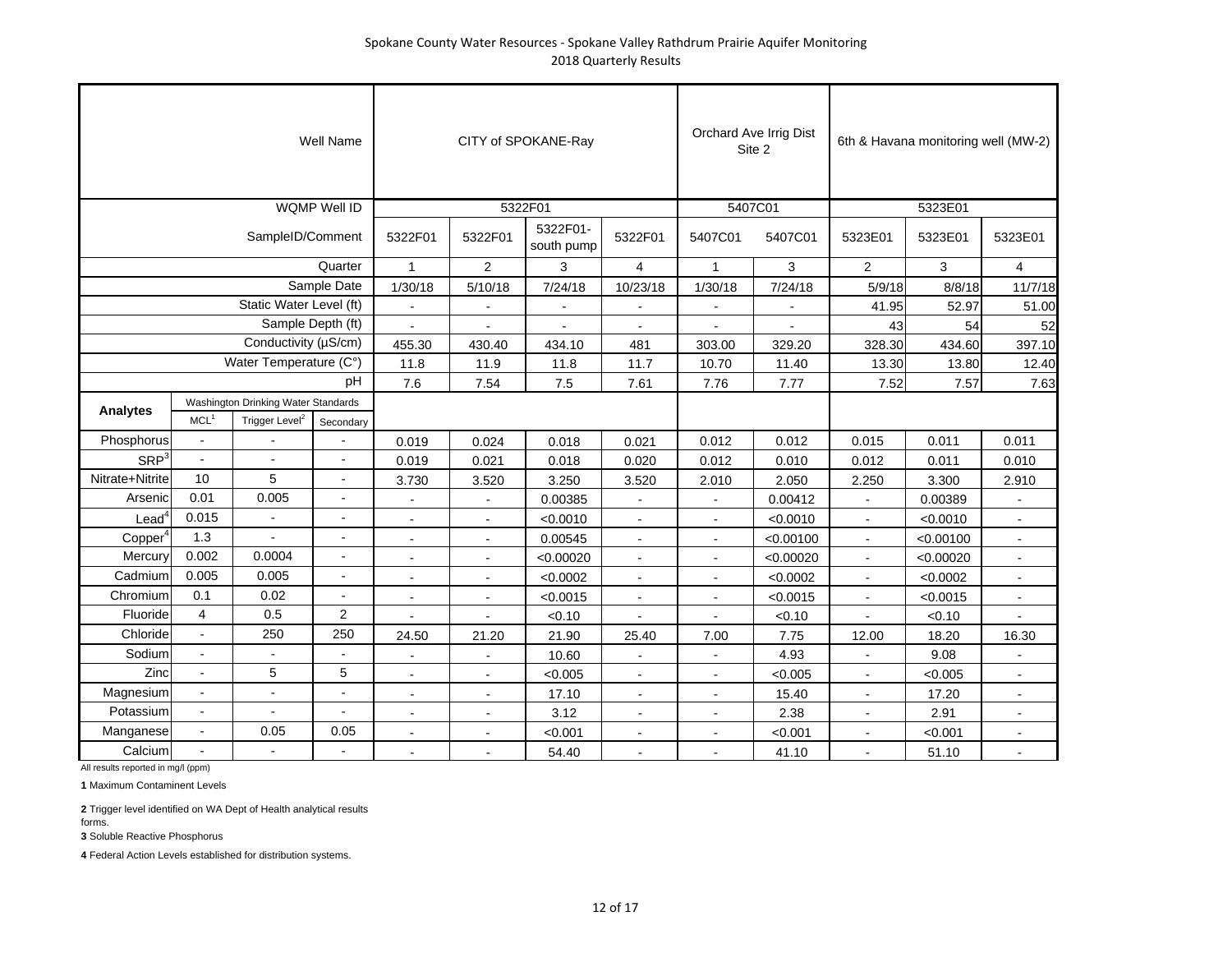|                        |                                                                                                    |                         | <b>Well Name</b>         |                      |                |                          |           | Spokane Co Water Dist #3, Site 2-5, 26th & Vercler |                          |                          | <b>CONSOLID</b> WHITWOR<br><b>ATED</b><br><b>IRRIG DIST</b><br>19, Site 2A | <b>NORTH</b><br><b>SPOKANE</b><br>IRRIG.<br>DIST. #4,<br>Site 4 |           |
|------------------------|----------------------------------------------------------------------------------------------------|-------------------------|--------------------------|----------------------|----------------|--------------------------|-----------|----------------------------------------------------|--------------------------|--------------------------|----------------------------------------------------------------------------|-----------------------------------------------------------------|-----------|
|                        |                                                                                                    |                         | <b>WQMP Well ID</b>      |                      |                |                          | 5427L01   |                                                    |                          |                          | 5518R01                                                                    | 6320D01                                                         | 6328H01   |
|                        |                                                                                                    | SampleID/Comment        |                          | 5427L01              | 5427L01a       | 5427L01                  | 5427L01   | 5427L01a                                           | 5427L01                  | 5427L01a                 | 5518R01<br>west pump                                                       | 6320D01                                                         | 6328H01   |
|                        |                                                                                                    |                         | Quarter                  | $\mathbf{1}$         | $\mathbf{1}$   | $\overline{2}$           | 3         | 3                                                  | 4                        | 4                        | 3                                                                          | 3                                                               | 3         |
|                        |                                                                                                    |                         | Sample Date              | 1/30/18              | 1/30/18        | 5/8/18                   | 7/24/18   | 7/24/18                                            | 10/23/18                 | 10/23/18                 | 7/24/18                                                                    | 8/9/18                                                          | 8/9/18    |
|                        |                                                                                                    | Static Water Level (ft) |                          |                      |                |                          |           |                                                    |                          |                          |                                                                            |                                                                 |           |
|                        |                                                                                                    | Sample Depth (ft)       |                          |                      |                |                          |           |                                                    |                          |                          |                                                                            |                                                                 |           |
| Conductivity (µS/cm)   |                                                                                                    |                         |                          | 382.50               | $\sim$         | 398.60                   | 465.30    | $\blacksquare$                                     | 412.60                   | $\blacksquare$           | 169.40                                                                     | 247.60                                                          | 241.10    |
| Water Temperature (C°) |                                                                                                    |                         |                          | 11.30                | $\sim$         | 11.80                    | 11.90     | $\blacksquare$                                     | 11.30                    |                          | 12.70                                                                      | 11.20                                                           | 10.90     |
| pН                     |                                                                                                    |                         |                          | 7.65                 | $\overline{a}$ | 7.63                     | 7.71      | $\sim$                                             | 7.51                     |                          | 8.20                                                                       | 8.10                                                            | 8.22      |
| Analytes               | Washington Drinking Water Standards<br>Trigger Level <sup>2</sup><br>MCL <sup>1</sup><br>Secondary |                         |                          |                      |                |                          |           |                                                    |                          |                          |                                                                            |                                                                 |           |
| Phosphorus             | $\blacksquare$                                                                                     |                         |                          | 0.005                | 0.005          | 0.009                    | 0.004     | 0.005                                              | 0.005                    | 0.004                    | 0.003                                                                      | 0.003                                                           | 0.003     |
| SRP <sup>3</sup>       | $\blacksquare$                                                                                     | $\overline{a}$          | $\blacksquare$           | 0.004                | 0.004          | 0.004                    | 0.004     | 0.004                                              | 0.004                    | 0.003                    | < 0.001                                                                    | 0.001                                                           | 0.003     |
| Nitrate+Nitrite        | 10                                                                                                 | 5                       | $\blacksquare$           | 2.610                | 2.680          | 2.760                    | 3.180     | 3.090                                              | 2.660                    | 2.690                    | 0.816                                                                      | 1.010                                                           | 1.550     |
| Arsenic                | 0.01                                                                                               | 0.005                   |                          |                      |                |                          | 0.00431   | 0.00427                                            |                          |                          | 0.00116                                                                    | 0.00369                                                         | 0.00243   |
| Lead <sup>4</sup>      | 0.015                                                                                              | $\blacksquare$          | $\blacksquare$           | $\overline{a}$       | $\overline{a}$ | $\sim$                   | < 0.0010  | < 0.0010                                           | $\sim$                   | $\overline{a}$           | < 0.0010                                                                   | < 0.0010                                                        | < 0.0010  |
| Copper <sup>4</sup>    | 1.3                                                                                                |                         |                          |                      |                | $\overline{a}$           | < 0.00100 | < 0.00100                                          | $\sim$                   |                          | < 0.00100                                                                  | < 0.00100                                                       | < 0.00100 |
| Mercury                | 0.002                                                                                              | 0.0004                  | $\overline{a}$           | $\overline{a}$       |                |                          | < 0.00020 | < 0.00020                                          | $\overline{\phantom{a}}$ |                          | < 0.00020                                                                  | < 0.00020                                                       | < 0.00020 |
| Cadmium                | 0.005                                                                                              | 0.005                   |                          |                      |                |                          | < 0.0002  | < 0.0002                                           |                          |                          | < 0.0002                                                                   | < 0.0002                                                        | < 0.0002  |
| Chromium               | 0.1                                                                                                | 0.02                    | $\overline{\phantom{a}}$ | $\blacksquare$       | $\blacksquare$ | $\blacksquare$           | < 0.0015  | < 0.0015                                           | $\blacksquare$           | $\blacksquare$           | < 0.0015                                                                   | < 0.0015                                                        | < 0.0015  |
| Fluoride               | 4                                                                                                  | 0.5                     | $\overline{2}$           | $\ddot{\phantom{a}}$ | $\sim$         | $\overline{\phantom{a}}$ | < 0.10    | < 0.10                                             | $\sim$                   | $\overline{\phantom{a}}$ | < 0.10                                                                     | < 0.10                                                          | < 0.10    |
| Chloride               | $\sim$                                                                                             | 250                     | 250                      | 9.45                 | 9.39           | 9.58                     | 11.60     | 11.90                                              | 10.80                    | 10.50                    | 5.37                                                                       | 3.88                                                            | 4.59      |
| Sodium                 | $\blacksquare$                                                                                     |                         |                          |                      |                |                          | 8.04      | 8.04                                               |                          |                          | 2.83                                                                       | 3.05                                                            | 4.54      |
| Zinc                   | $\blacksquare$                                                                                     | 5                       | $\sqrt{5}$               | $\sim$               | $\sim$         | $\sim$                   | < 0.005   | < 0.005                                            | $\sim$                   | $\overline{\phantom{a}}$ | < 0.005                                                                    | < 0.005                                                         | < 0.005   |
| Magnesium              | $\blacksquare$<br>÷,<br>$\sim$                                                                     |                         |                          | L,                   |                | $\overline{a}$           | 19.60     | 19.60                                              | $\overline{a}$           |                          | 5.65                                                                       | 13.60                                                           | 11.10     |
| Potassium              | $\overline{a}$                                                                                     |                         |                          |                      |                |                          | 3.15      | 3.15                                               |                          |                          | 1.39                                                                       | 1.91                                                            | 2.21      |
| Manganese              |                                                                                                    | 0.05                    | 0.05                     |                      |                |                          | < 0.001   | < 0.001                                            |                          |                          | < 0.001                                                                    | < 0.001                                                         | < 0.001   |
| Calcium                |                                                                                                    |                         |                          | $\blacksquare$       | $\sim$         | $\blacksquare$           | 54.30     | 54.30                                              | $\sim$                   | $\blacksquare$           | 23.10                                                                      | 24.80                                                           | 24.70     |

All results reported in mg/l (ppm)

**1** Maximum Contaminent Levels

**2** Trigger level identified on WA Dept of Health analytical results forms.

**3** Soluble Reactive Phosphorus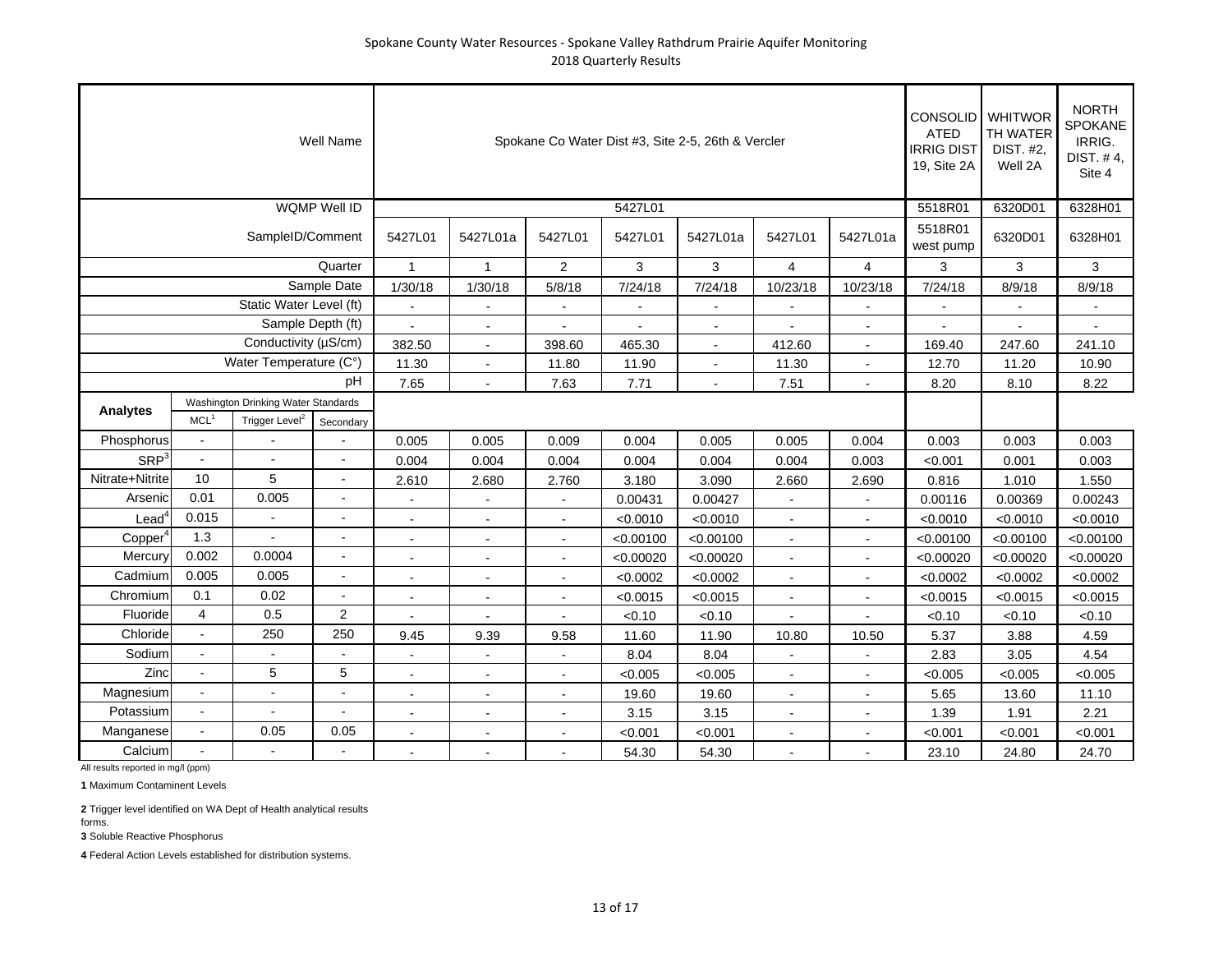| Well Name              |                                                                                                    |                         |                     | CONS.<br><b>IRRIG DIST</b><br>19, Site 11B | <b>MODERN</b><br><b>ELECT</b><br>WATER,<br>Site 11 |                          |                | VERA WATER & POWER, New Well 4 |                      | New Balfour Park monitoring well |                |           |                |
|------------------------|----------------------------------------------------------------------------------------------------|-------------------------|---------------------|--------------------------------------------|----------------------------------------------------|--------------------------|----------------|--------------------------------|----------------------|----------------------------------|----------------|-----------|----------------|
|                        |                                                                                                    |                         | <b>WQMP Well ID</b> | 6631M04                                    | 5415E03                                            |                          | 5426L03        |                                |                      | 5417R02                          |                |           |                |
|                        |                                                                                                    | SampleID/Comment        |                     | 6631M04<br>north well                      | 5415E03<br>south pump                              | 5426L03                  | 5426L03        | 5426L03                        | 5426L03              | 5417R02                          | 5417R02        | 5417R02   | 5417R02        |
|                        |                                                                                                    |                         | Quarter             | 3                                          | 3                                                  | $\mathbf{1}$             | $\overline{2}$ | 3                              | 4                    | $\mathbf{1}$                     | $\overline{2}$ | 3         | $\overline{4}$ |
|                        |                                                                                                    |                         | Sample Date         | 8/7/18                                     | 7/24/18                                            | 1/30/18                  | 5/8/18         | 7/24/18                        | 10/23/18             | 2/13/18                          | 5/8/18         | 8/6/18    | 11/6/18        |
|                        |                                                                                                    | Static Water Level (ft) |                     |                                            |                                                    | $\sim$                   |                |                                | $\overline{a}$       | 65.50                            | 62.87          | 71.8      | 71.28          |
|                        |                                                                                                    | Sample Depth (ft)       |                     |                                            |                                                    |                          |                |                                |                      | 67                               | 67             | 73        | 73             |
| Conductivity (µS/cm)   |                                                                                                    |                         |                     | 35.50                                      | 202.70                                             | 356.30                   | 358.30         | 3.85                           | 374.20               | 193.10                           | 181.90         | 190.8     | 197.4          |
| Water Temperature (C°) |                                                                                                    |                         |                     | 13.00                                      | 11.50                                              | 11.20                    | 11.00          | 10.80                          | 10.60                | 13.30                            | 14.40          | 14.4      | 14             |
| pН                     |                                                                                                    |                         |                     | 7.95                                       | 8.05                                               | 7.64                     | 7.58           | 7.71                           | 7.60                 | 7.77                             | 7.55           | 7.54      | 7.34           |
| <b>Analytes</b>        | Washington Drinking Water Standards<br>Trigger Level <sup>2</sup><br>MCL <sup>1</sup><br>Secondary |                         |                     |                                            |                                                    |                          |                |                                |                      |                                  |                |           |                |
| Phosphorus             | $\sim$                                                                                             |                         |                     | 0.003                                      | 0.004                                              | 0.007                    | 0.011          | 0.008                          | 0.007                | 0.007                            | 0.013          | 0.006     | 0.006          |
| SRP <sup>3</sup>       | $\sim$                                                                                             |                         |                     | 0.002                                      | < 0.001                                            | 0.006                    | 0.007          | 0.006                          | 0.006                | 0.007                            | 0.006          | 0.005     | 0.006          |
| Nitrate+Nitrite        | 10                                                                                                 | 5                       | $\blacksquare$      | 1.520                                      | 0.944                                              | 2.300                    | 2.390          | 2.590                          | 2.340                | 1.050                            | 0.910          | 0.901     | 0.787          |
| Arsenic                | 0.01                                                                                               | 0.005                   | $\overline{a}$      | 0.00544                                    | 0.00364                                            | $\sim$                   | $\sim$         | 0.00441                        | $\sim$               |                                  | $\overline{a}$ | 0.00265   |                |
| Lead                   | 0.015                                                                                              |                         |                     | < 0.0010                                   | < 0.0010                                           | $\sim$                   |                | < 0.0010                       | $\sim$               |                                  |                | < 0.0010  |                |
| Copper <sup>4</sup>    | 1.3                                                                                                |                         |                     | < 0.00100                                  | < 0.00100                                          | $\blacksquare$           | $\blacksquare$ | < 0.00100                      | $\blacksquare$       | $\blacksquare$                   | $\blacksquare$ | < 0.00100 | $\blacksquare$ |
| Mercury                | 0.002                                                                                              | 0.0004                  | $\blacksquare$      | < 0.00020                                  | < 0.00020                                          | $\blacksquare$           | $\blacksquare$ | < 0.00020                      | $\blacksquare$       | $\overline{\phantom{a}}$         | $\blacksquare$ | < 0.00020 | $\blacksquare$ |
| Cadmium                | 0.005                                                                                              | 0.005                   | $\sim$              | < 0.0002                                   | < 0.0002                                           | $\blacksquare$           | $\overline{a}$ | < 0.0002                       | $\sim$               |                                  | $\blacksquare$ | < 0.0002  | $\blacksquare$ |
| Chromium               | 0.1                                                                                                | 0.02                    | $\blacksquare$      | < 0.0015                                   | < 0.0015                                           | $\blacksquare$           |                | < 0.0015                       | $\overline{a}$       |                                  |                | < 0.0015  |                |
| Fluoride               | $\overline{4}$                                                                                     | 0.5                     | $\overline{2}$      | < 0.10                                     | < 0.10                                             |                          |                | < 0.10                         | $\sim$               |                                  | $\blacksquare$ | < 0.10    |                |
| Chloride               | $\mathbf{r}$                                                                                       | 250                     | 250                 | 4.71                                       | 3.75                                               | 11.40                    | 10.40          | 11.40                          | 11.50                | 4.74                             | 3.81           | 3.93      | 4.76           |
| Sodium                 | $\overline{a}$                                                                                     |                         |                     | 3.10                                       | 2.78                                               |                          |                | 7.83                           |                      |                                  |                | 2.73      |                |
| Zinc                   |                                                                                                    | 5                       | 5                   | < 0.005                                    | < 0.005                                            |                          |                | < 0.005                        |                      |                                  |                | < 0.005   |                |
| Magnesium              |                                                                                                    | $\blacksquare$          | $\blacksquare$      | 12.90                                      | 9.83                                               | $\blacksquare$           | $\sim$         | 14.30                          | $\blacksquare$       | $\blacksquare$                   | $\blacksquare$ | 7.39      | $\sim$         |
| Potassium              | $\sim$                                                                                             |                         | $\sim$              | 2.24                                       | 1.70                                               | $\blacksquare$           | $\blacksquare$ | 3.22                           | $\blacksquare$       |                                  | $\blacksquare$ | 1.50      | ۰.             |
| Manganese              | $\blacksquare$                                                                                     | 0.05                    | 0.05                | < 0.001                                    | < 0.001                                            | $\overline{\phantom{a}}$ | ÷,             | 0.00100                        | $\ddot{\phantom{a}}$ |                                  | $\overline{a}$ | < 0.001   |                |
| Calcium                |                                                                                                    |                         |                     | 28.60                                      | 24.20                                              |                          |                | 51.00                          |                      |                                  |                | 23.60     |                |

**1** Maximum Contaminent Levels

**2** Trigger level identified on WA Dept of Health analytical results forms.

**3** Soluble Reactive Phosphorus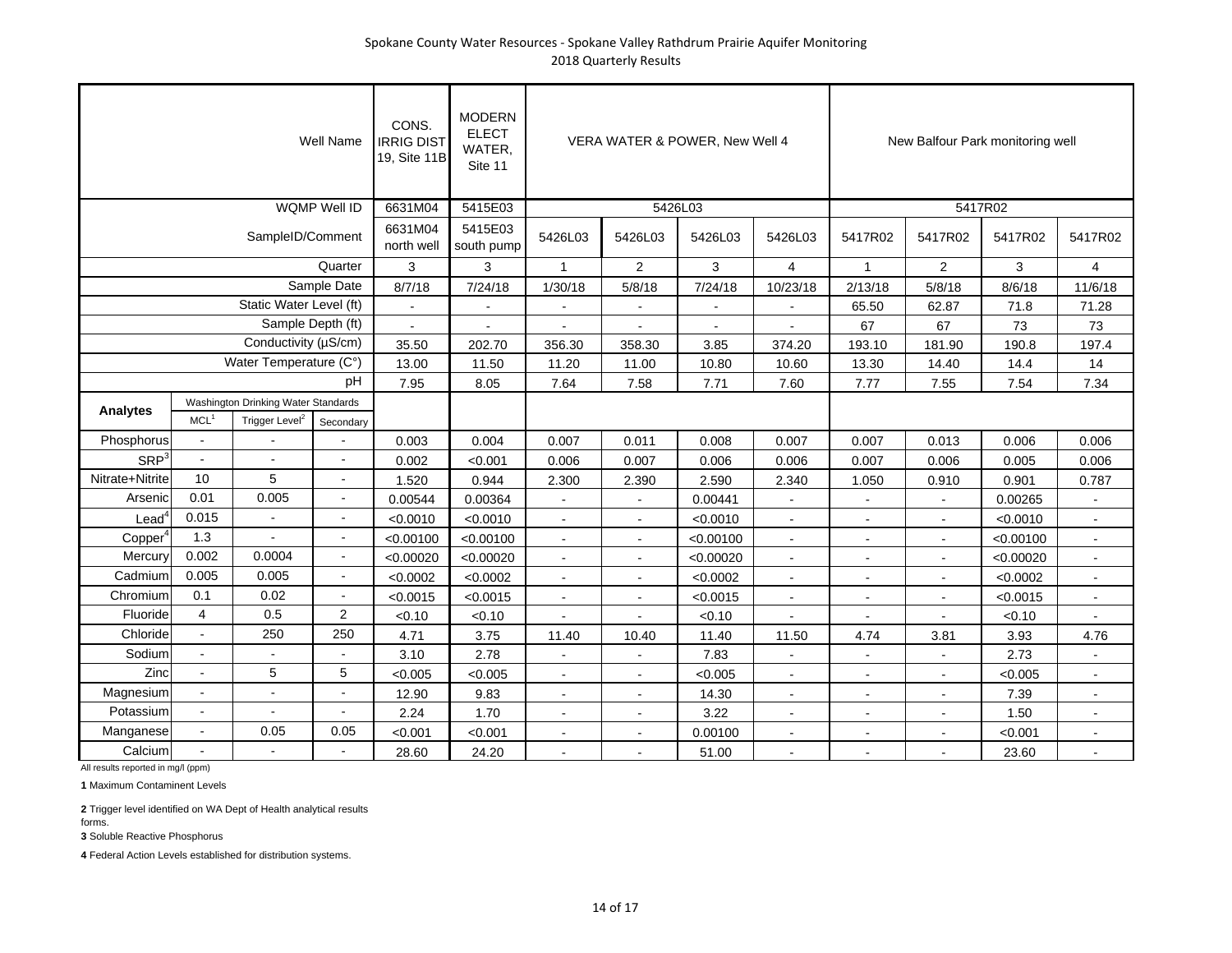| Well Name              |                                                                                       |                          |                          | Sullivan<br>Spring | Spokane<br>Fish<br>Hatchery<br>well |                | SPOKANE FISH HATCHERY, GRIFFITH SPR |                |                          | <b>Three Springs</b> |                |           |                |
|------------------------|---------------------------------------------------------------------------------------|--------------------------|--------------------------|--------------------|-------------------------------------|----------------|-------------------------------------|----------------|--------------------------|----------------------|----------------|-----------|----------------|
|                        |                                                                                       |                          | <b>WQMP Well ID</b>      | 5411R05s           | 6211K01                             |                | 6211J01s                            |                |                          | 5212F01s             |                |           |                |
|                        |                                                                                       | SampleID/Comment         |                          | 5411R05S           | 6211K01                             | 6211J01s       | 6211J01S                            | 6211J01S       | 6211J01s                 | 5212F01S             | 5212F01S       | 5212F01S  | 5212F01s       |
|                        |                                                                                       |                          | Quarter                  | 3                  | 3                                   | $\mathbf{1}$   | $\overline{2}$                      | 3              | $\overline{\mathbf{4}}$  | $\mathbf{1}$         | $\overline{2}$ | 3         | $\overline{4}$ |
|                        |                                                                                       |                          | Sample Date              | 8/6/18             | 8/9/18                              | 1/30/18        | 5/10/18                             | 8/9/18         | 10/23/18                 | 1/30/18              | 5/10/18        | 8/8/18    | 10/23/18       |
|                        |                                                                                       | Static Water Level (ft)  |                          | $\overline{a}$     | $\sim$                              | $\blacksquare$ | $\blacksquare$                      | $\blacksquare$ | $\sim$                   |                      |                | $\sim$    |                |
|                        |                                                                                       | Sample Depth (ft)        |                          |                    |                                     |                |                                     |                |                          |                      |                |           |                |
|                        |                                                                                       | Conductivity (µS/cm)     |                          | 254.60             | 339.70                              | 320.00         | 323.90                              | 300.20         | 341.00                   | 290.10               | 299.90         | 327.80    | 351.40         |
| Water Temperature (C°) |                                                                                       |                          |                          | 11.70              | 11.30                               | 11.10          | 11.20                               | 12.50          | 11.20                    | 11.60                | 12.20          | 12.00     | 11.90          |
| pН                     |                                                                                       |                          |                          | 7.82               | 8.07                                | 7.87           | 7.86                                | 8.08           | 7.92                     | 7.79                 | 7.81           | 7.85      | 7.88           |
| <b>Analytes</b>        | Washington Drinking Water Standards<br>Trigger Level <sup>2</sup><br>MCL <sup>1</sup> |                          |                          |                    |                                     |                |                                     |                |                          |                      |                |           |                |
| Phosphorus             | $\sim$                                                                                |                          | Secondary                | 0.004              | 0.003                               | 0.004          | 0.008                               | 0.004          | 0.005                    | 0.004                | 0.009          | 0.004     | 0.003          |
| SRP <sup>3</sup>       | $\sim$                                                                                |                          |                          | 0.002              | 0.001                               | 0.003          | 0.004                               | 0.003          | 0.004                    | 0.003                | 0.005          | 0.003     | 0.003          |
| Nitrate+Nitrite        | 10                                                                                    | 5                        | $\blacksquare$           | 1.240              | 1.490                               | 1.760          | 1.760                               | 1.860          | 1.720                    | 1.820                | 1.970          | 2.280     | 2.790          |
| Arsenic                | 0.01                                                                                  | 0.005                    | $\overline{a}$           | 0.00316            | 0.00359                             | $\sim$         | $\blacksquare$                      | 0.00312        | $\sim$                   |                      | $\blacksquare$ | 0.00318   |                |
| Lead                   | 0.015                                                                                 |                          |                          | < 0.0010           | < 0.0010                            | $\overline{a}$ |                                     | < 0.0010       | $\sim$                   |                      |                | < 0.0010  | ÷.             |
| Copper <sup>4</sup>    | 1.3                                                                                   |                          |                          | < 0.00100          | < 0.00100                           | $\blacksquare$ | $\overline{\phantom{a}}$            | < 0.00100      | $\overline{\phantom{a}}$ |                      |                | < 0.00100 |                |
| Mercury                | 0.002                                                                                 | 0.0004                   | $\overline{\phantom{a}}$ | < 0.00020          | < 0.00020                           | $\blacksquare$ | $\blacksquare$                      | < 0.00020      | $\blacksquare$           | $\blacksquare$       | $\blacksquare$ | < 0.00020 | $\blacksquare$ |
| Cadmium                | 0.005                                                                                 | 0.005                    | $\sim$                   | < 0.0002           | < 0.0002                            | $\blacksquare$ | $\blacksquare$                      | < 0.0002       | $\blacksquare$           |                      | $\blacksquare$ | < 0.0002  | $\blacksquare$ |
| Chromium               | 0.1                                                                                   | 0.02                     | $\sim$                   | < 0.0015           | < 0.0015                            | $\mathbf{r}$   |                                     | < 0.0015       | $\blacksquare$           |                      | $\overline{a}$ | < 0.0015  | ÷.             |
| Fluoride               | $\overline{4}$                                                                        | 0.5                      | 2                        | 0.115              | < 0.10                              |                |                                     | < 0.10         |                          |                      |                | 0.273     |                |
| Chloride               | $\blacksquare$                                                                        | 250                      | 250                      | 2.69               | 7.55                                | 9.41           | 9.76                                | 10.30          | 10.90                    | 9.73                 | 12.40          | 13.30     | 16.00          |
| Sodium                 | $\overline{\phantom{a}}$                                                              |                          |                          | 3.13               | 4.18                                |                |                                     | 4.77           |                          |                      |                | 6.49      |                |
| Zinc                   | $\overline{a}$                                                                        | 5                        | 5                        | < 0.005            | < 0.005                             |                |                                     | < 0.005        | $\sim$                   |                      |                | < 0.005   | ÷.             |
| Magnesium              | $\sim$                                                                                | $\overline{\phantom{a}}$ | $\overline{a}$           | 13.00              | 16.90                               | $\blacksquare$ | $\overline{a}$                      | 18.80          | $\blacksquare$           |                      | $\blacksquare$ | 13.70     |                |
| Potassium              | $\blacksquare$                                                                        | $\blacksquare$           | $\blacksquare$           | 1.94               | 2.43                                | $\blacksquare$ | $\blacksquare$                      | 2.62           | $\blacksquare$           | $\blacksquare$       | $\blacksquare$ | 2.43      | $\sim$         |
| Manganese              | $\blacksquare$                                                                        | 0.05                     | 0.05                     | < 0.001            | < 0.001                             | $\blacksquare$ |                                     | < 0.001        | $\blacksquare$           |                      | L,             | < 0.001   |                |
| Calcium                | $\sim$                                                                                | $\overline{a}$           |                          | 29.80              | 31.90                               |                |                                     | 34.90          | $\overline{a}$           |                      |                | 37.60     |                |

**1** Maximum Contaminent Levels

**2** Trigger level identified on WA Dept of Health analytical results forms.

**3** Soluble Reactive Phosphorus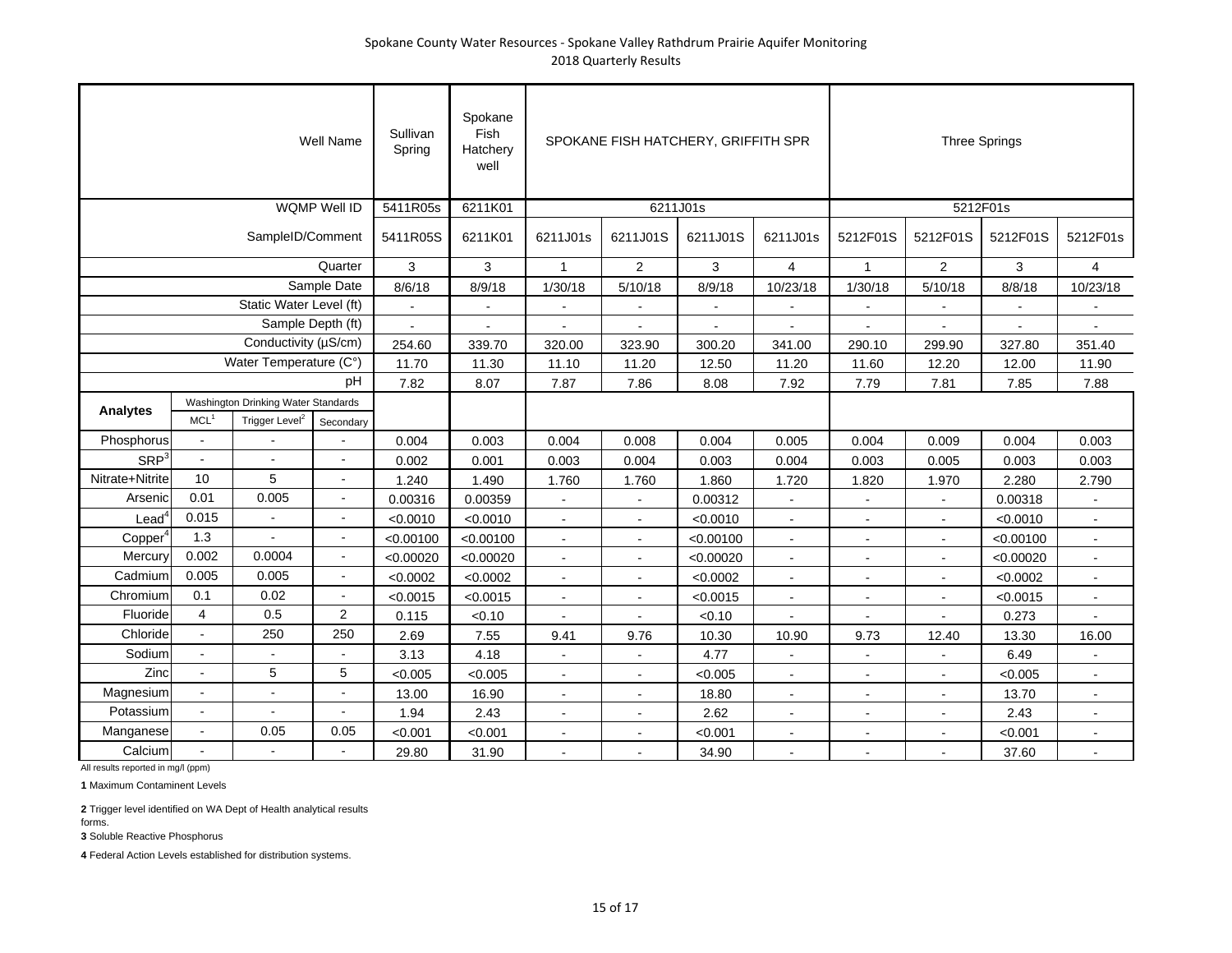|                                                        |                          |                            | Well Name                |                | Waikiki Springs-new location |           |                | <b>Blank</b>             |                |                |                          |  |  |
|--------------------------------------------------------|--------------------------|----------------------------|--------------------------|----------------|------------------------------|-----------|----------------|--------------------------|----------------|----------------|--------------------------|--|--|
|                                                        |                          |                            | <b>WQMP Well ID</b>      |                |                              | 6306P01s2 |                |                          | <b>Blank</b>   |                |                          |  |  |
|                                                        |                          | SampleID/Comment           |                          | 6306P01s2      | 6306P01s2                    | 6306P01s2 | 6306P01s2      | <b>BLANK</b>             | <b>BLANK</b>   | <b>BLANK</b>   | <b>BLANK</b>             |  |  |
|                                                        |                          |                            | Quarter                  | $\mathbf{1}$   | $\overline{2}$               | 3         | 4              | $\mathbf{1}$             | $\overline{2}$ | 3              | 4                        |  |  |
|                                                        |                          |                            | Sample Date              | 1/30/18        | 5/10/18                      | 8/9/18    | 10/23/18       | 2/14/18                  | 5/9/18         | 8/9/18         | 11/7/18                  |  |  |
|                                                        |                          | Static Water Level (ft)    |                          |                |                              |           |                |                          |                |                |                          |  |  |
|                                                        |                          | Sample Depth (ft)          |                          |                |                              |           |                |                          |                |                |                          |  |  |
|                                                        |                          | Conductivity (µS/cm)       |                          | 307.00         | 316.30                       | 327.60    | 322.20         | $\overline{\phantom{a}}$ | $\blacksquare$ | $\blacksquare$ | $\blacksquare$           |  |  |
|                                                        |                          | Water Temperature (C°)     |                          | 10.40          | 10.80                        | 11.00     | 10.70          | $\blacksquare$           |                | $\blacksquare$ |                          |  |  |
|                                                        |                          |                            | pH                       | 8.09           | 7.99                         | 8.03      | 8.03           | $\overline{a}$           |                | $\overline{a}$ | $\overline{a}$           |  |  |
| Washington Drinking Water Standards<br><b>Analytes</b> |                          |                            |                          |                |                              |           |                |                          |                |                |                          |  |  |
|                                                        | MCL <sup>1</sup>         | Trigger Level <sup>2</sup> | Secondary                |                |                              |           |                |                          |                |                |                          |  |  |
| Phosphorus                                             | $\blacksquare$           |                            |                          | 0.004          | 0.005                        | 0.003     | < 0.002        | < 0.002                  | < 0.002        | < 0.002        | < 0.002                  |  |  |
| <b>SRP</b> <sup>3</sup>                                | $\overline{a}$           | $\blacksquare$             | $\overline{\phantom{a}}$ | 0.002          | 0.002                        | 0.001     | < 0.001        | < 0.001                  | < 0.001        | < 0.001        | < 0.001                  |  |  |
| Nitrate+Nitrite                                        | 10                       | 5                          | $\blacksquare$           | 1.990          | 2.100                        | 2.190     | 2.000          | 0.132                    | < 0.05         | < 0.05         | 0.089                    |  |  |
| Arsenic                                                | 0.01                     | 0.005                      | $\omega$                 | $\blacksquare$ | $\blacksquare$               | 0.00255   | $\blacksquare$ | $\blacksquare$           | < 0.0010       | < 0.0010       | $\sim$                   |  |  |
| $\textsf{lead}^4$                                      | 0.015                    | $\blacksquare$             | $\overline{a}$           |                | $\blacksquare$               | < 0.0010  | $\overline{a}$ |                          | < 0.0010       | < 0.0010       |                          |  |  |
| Copper <sup>4</sup>                                    | 1.3                      |                            | ä,                       | $\overline{a}$ | $\blacksquare$               | < 0.00100 | $\overline{a}$ | $\overline{a}$           | < 0.00100      | < 0.00100      | $\overline{\phantom{a}}$ |  |  |
| Mercury                                                | 0.002                    | 0.0004                     | L,                       |                | $\blacksquare$               | < 0.00020 | $\blacksquare$ | $\blacksquare$           | < 0.00020      | < 0.00020      |                          |  |  |
| Cadmium                                                | 0.005                    | 0.005                      | $\blacksquare$           | $\blacksquare$ | $\blacksquare$               | < 0.0002  | $\blacksquare$ | $\blacksquare$           | < 0.0002       | < 0.0002       | $\blacksquare$           |  |  |
| Chromium                                               | 0.1                      | 0.02                       | $\frac{1}{2}$            |                | $\overline{a}$               | < 0.0015  | $\blacksquare$ | $\overline{a}$           |                | < 0.0015       | $\blacksquare$           |  |  |
| Fluoride                                               | $\overline{\mathbf{4}}$  | 0.5                        | $\overline{c}$           |                |                              | < 0.10    |                |                          |                | < 0.10         |                          |  |  |
| Chloride                                               | $\overline{\phantom{a}}$ | 250                        | 250                      | 6.85           | 8.84                         | 7.95      | 7.69           | 0.46                     | <0.20          | 0.50           | < 0.20                   |  |  |
| Sodium                                                 | $\overline{\phantom{a}}$ |                            |                          | $\blacksquare$ | $\blacksquare$               | 4.63      | $\blacksquare$ | $\sim$                   |                | 0.50           | $\sim$                   |  |  |
| Zinc                                                   | $\overline{a}$           | 5                          | 5                        |                |                              | < 0.005   |                | $\overline{a}$           | < 0.005        | < 0.005        | $\overline{a}$           |  |  |
| Magnesium                                              |                          | $\blacksquare$             | $\overline{a}$           | $\mathbf{r}$   | ÷                            | 18.80     | $\blacksquare$ | $\blacksquare$           |                | < 0.5          |                          |  |  |
| Potassium                                              | $\blacksquare$           | $\blacksquare$             | $\frac{1}{2}$            | $\blacksquare$ | $\blacksquare$               | 2.53      | $\blacksquare$ | $\blacksquare$           | $\blacksquare$ | < 0.5          | $\blacksquare$           |  |  |
| Manganese                                              | $\blacksquare$           | 0.05                       | 0.05                     | $\blacksquare$ | $\blacksquare$               | < 0.001   | $\blacksquare$ | $\overline{a}$           |                | < 0.001        | $\blacksquare$           |  |  |
| Calcium                                                | $\overline{a}$           | $\blacksquare$             | $\overline{a}$           |                | $\blacksquare$               | 32.10     | $\overline{a}$ | $\ddot{\phantom{a}}$     |                | < 0.10         | $\ddot{\phantom{a}}$     |  |  |

All results reported in mg/l (ppm)

**1** Maximum Contaminent Levels

**2** Trigger level identified on WA Dept of Health analytical results forms.

**3** Soluble Reactive Phosphorus